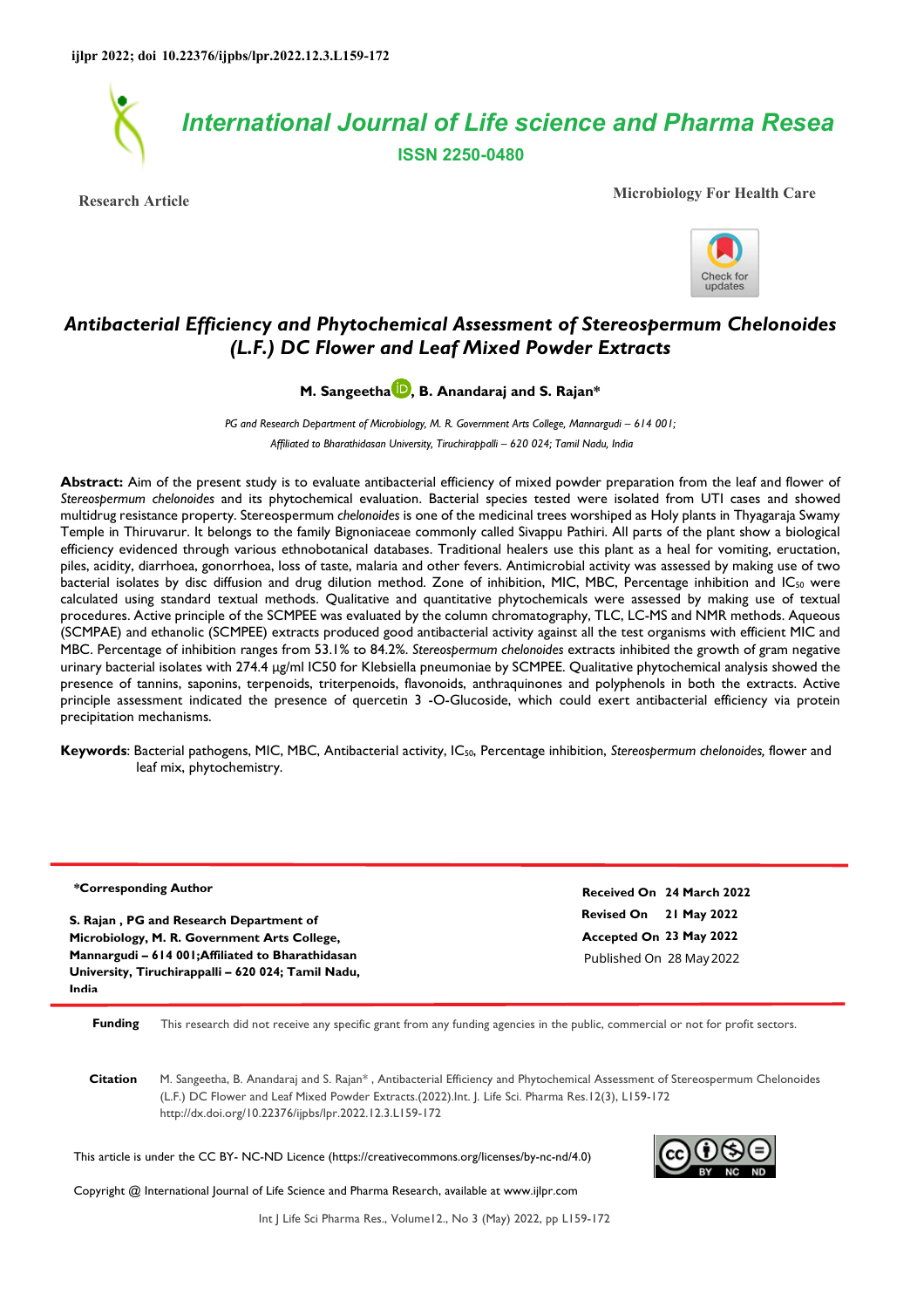# **1. INTRODUCTION**

Assessing biopotentials in relation to antibacterial and phytochemicals of natural medicine is need of the hour as most of the bacterial species isolated from the clinical specimens are found to have multiple virulence properties and multidrug resistance property. This could lead to new diseases from noncommon microbial species like *Escherichia fergusonii* and *Klebsiella pneumoniae<sup>1</sup>* . In this study bacterial species were isolated from urine samples. in this study MDR urinary pathogens are assessed for antibacterial efficiency of medicinal plant of religious and regional importance. Indians uses these plants as medicine since time immemorial. It has been noted that about 24 species of Stereospermum are known for their biological activities. All these species were found in South, Central and South Maharastra of Western Ghats. One among the species is *Stereospermum chelonoides* (L.F.) DC (Syn. *S. suaveolens*). This plant is worshiped as thalavirusha at Thyagaraja Swamy Temple in Thiruvarur, Tamil Nadu and also Lord Patalisuvar at the Tirupatirippulyur Temple in Cuddalore District. It is called as sivappu Pathiri tree in Tamil**<sup>2</sup>** . Root of this plant is one of the ingredients of classical Ayurvedic preparation Dashmularishta. This plant belongs to the family Bignoniaceae. Parts like flower, leaf, root and stem bark of this plant is known for its biological activities like antimicrobial, antiprotozoal and anti-inflammatory properties. Ethnobotanical leaves and flowers of this plant have been used by traditional healers and rural communities for the treatment of vomiting, eructation, piles, acidity, diarrhoea, gonorrhoea, loss of taste, malaria and other fevers**<sup>3</sup>** . Flowers are used with honey to cure Hi-Cough**4,5,6**. Though this kind of research is by various researchers across the country, this study uses mixed powder preparations from leaf and flower of this plant. Phytochemicals are the metabolic products having multipotential biological efficiency, medicinal plants are the factory of phytochemicals which act on microorganisms and enhance all kinds of healing activities when used in the human body<sup>7, 8</sup>. Having known the importance of this plant, mixed preparation of flower and leaf and phytochemical features of medicinal plants, the present study was used to assess antibacterial efficiency on multidrug resistant urinary isolates along with phytochemical potentials of the test plants.

#### **2. MATERIALS AND METHODS**

#### *2.1 Preparation of plant material*

Flower and leaves of *Stereospermum chelonoides* were collected as wild from Thyagaraja Swamy Temple in Thiruvarur, Thiruvarur District, Tamilnadu. The collected plant materials were air dried and subjected for extraction. Plant materials were collected during summer and authenticated by Dr. John Britto, Director, Rabinath Herbarium, St. Joseph's College, Tiruchirappalli (Accession Number: 3210).

#### *2.2 Extraction of plant powder*

Active components of the plant materials were extracted using ethanol and water**<sup>7</sup>** . The filtrate was obtained by means of a vacuum filter pump. Filtering was repeated three times with the same plant material until the solution was clear. The filtrate was evaporated in a weighted flask, with a water bath set at 40°C. Extracts were reconstituted by re-dissolving in DMSO. The final

filtrate was filter-sterilized by using a syringe filter with a pore size of 0.45µm. Sterile extracts obtained were stored separately in labelled, sterile capped bottles in a refrigerator at  $4^{\circ}C^{\circ}$ .

#### *2.3 Preparation of disc with extracts*

Aqueous and ethanol extracts (20µl) obtained were injected into a 6mm sterile disc (Hi-Media, Mumbai) and the standard antibiotics chloramphenicol used as positive control. Discs injected with water and ethanol acts as a negative control<sup>10</sup>.

#### *2.4 Preparation of Microorganism Culture*

Two urinary isolates were selected from our epidemiological study of UTI infection. Urine samples were processed as per methodology<sup>11</sup>. On the basis of colony morphology on selective cum differential media like Mac Conkey agar and EMB agar, isolates *Escherichia fergusonii* and *Klebsiella pneumoniae* were selected and identified using biochemical tests. This organism's antibiotic susceptibility pattern was also checked with disc diffusion method<sup>10</sup>. Finally, identity of the test organisms was confirmed with 16srRNA sequencing and the sequences were submitted to GenBank and obtained accession number. The bacterial cultures were maintained in nutrient agar slants at 37°C. Each of the microorganisms was reactivated prior to susceptibility testing by transferring them into a separate test tube containing nutrient broth and incubated overnight at 37°C.

#### *2.5 Antibacterial Susceptibility Assay*

*Escherichia fergusonii* (MK598698) and *Klebsiella pneumoniae* (MK598697) were the significant urinary isolates isolated from UTI cases and subjected for antimicrobial assay. Inoculum of the isolates were obtained by inoculating a loop full of organisms into Nutrient broth (Hi-Media, Mumbai) and incubated at 30±0.1°C for 24 h. Mueller Hinton Agar (Hi-Media, Mumbai) was used for antibacterial activity. Spread 0.1ml of respective cultures of bacteria (10<sup>5</sup> bacteria per ml). Discs injected with extracts were placed on the solid agar medium by pressing slightly (Özçelik, 1992; Collins et al., 1989; Bradshaw, 1992). After Petri dishes obtained were placed at 4°C for 2 h, plates inoculated with bacteria were incubated at  $35 \pm 0.1^{\circ}$ C for 24 hours. At the end of the period, inhibition zones formed on the medium were evaluated as millimetres. These studies were performed in triplicate. Sterilized distilled water and other solvents used in preparation of extracts were used as negative control. Chloramphenicol was used as a standard antibiotic (i.e. positive control)

### *2.6 Assessment of MIC, MBC and IC<sup>50</sup>*

It was performed by making use of the method of Kowser and Fatena**<sup>15</sup>** with few modifications.

#### *2.7 Preparation of Turbidity standard for inoculum*

 Inoculum for the assay of MIC and MBC were prepared at 0.5 level of Mcfarland standard. The approximate cell density corresponding to 0.5 Mc Farland is  $1 \times 10^8$  CFU/ml.

#### *2.8 Inoculum preparation*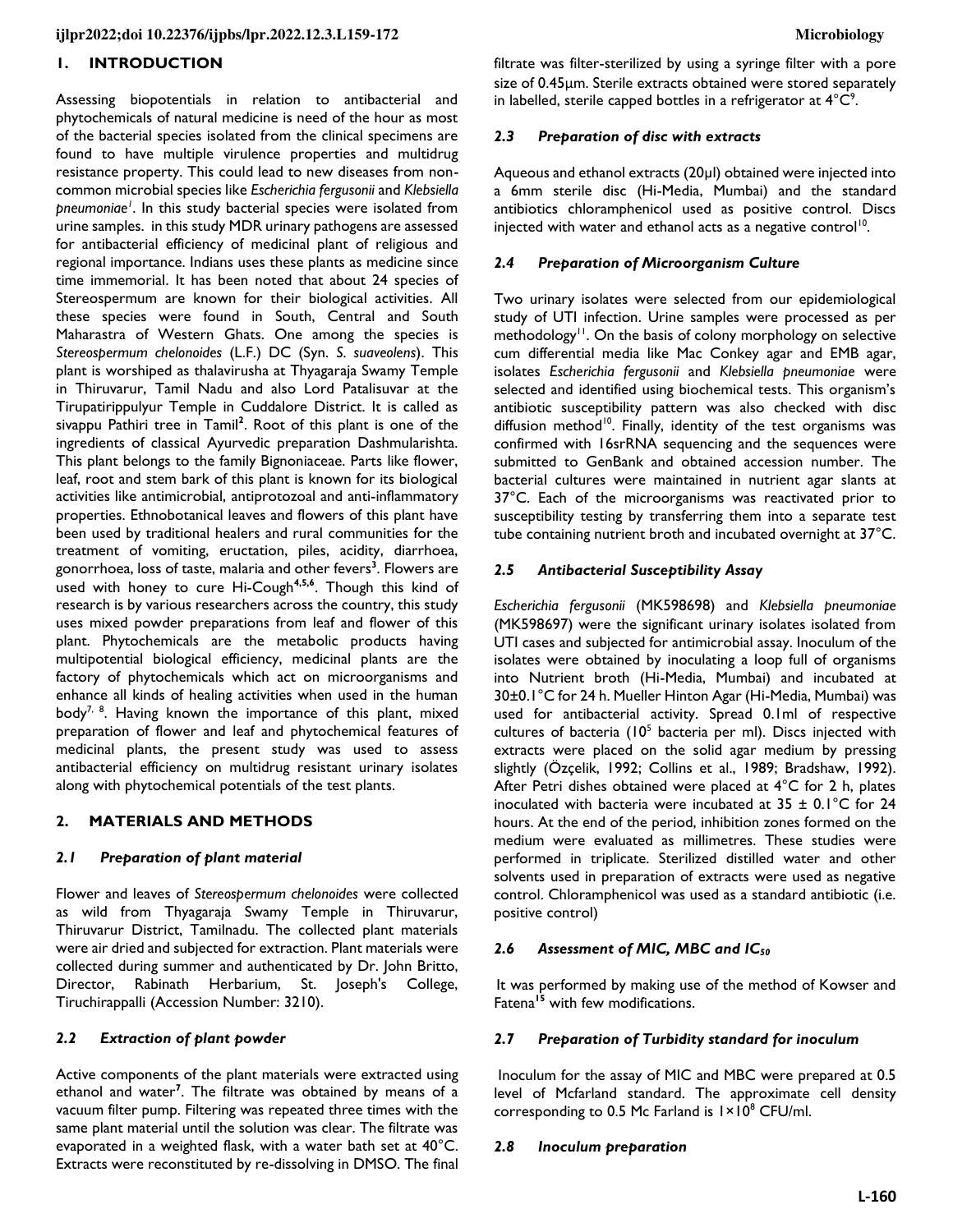Overnight Mueller Hinton broth cultures of *Escherichia fergusonii* (MK598698) and *Klebsiella pneumoniae* (MK598697) were prepared. The culture was adjusted to obtain turbidity comparable to that of the turbidity of McFarland 0.5 standard and then further diluted to 1: 40 in Mueller Hinton broth. The inoculums thus expected to obtain  $10^3$ CFU/ml.

# *2.9 Determination of MIC <sup>15</sup>*

Minimum inhibitory concentration (MIC) is the lowest concentration of an antimicrobial that will inhibit the visible growth of a microorganism after overnight incubation. A MIC is generally regarded as the most basic laboratory measurement of the activity of an antimicrobial agent against an organism. Various concentrations of the extracts, antibiotics were prepared as illustrated below. Fourteen tubes were placed in a rack and labelled each 1 through 11, one tube marked as B (blank), one tube was labelled as AC (Antibiotic Control) and other tube was labelled as G.C (Growth Control). Different volumes of Mueller Hinton broth were added in each test tube as described in table 4.3 and plugged with cotton. All the tubes were sterilized at 121°C for 15 minutes. 100µl of 0.1% antibiotic solution was added to test tube A.C. 100µl of plant extract from stock was added to the tube no. 1 and mix properly. Similarly, the volume of extracts ranging from 90µl to 5µl for the tube no.2 through 11 was added. The tube G.C received no extracts and served as a growth control. A.C labelled test tube served as an antibiotic control. Each tube was inoculated (including the growth control except blank and antibiotic control) with 100µl of the culture of the respective organism. All the tubes were incubated at 37°C for 24 hours. The tubes were examined for visible growth

(cloudy) and recorded visible growth as (+) and no growth as (- ). The concentration at which no visible growth was described as the MIC of the extract.

## *2.10 Determination of MBC<sup>15</sup>*

The minimum bactericidal concentration (MBC) is the lowest concentration of an antibacterial agent required to kill a particular bacterium completely. It can be determined from broth dilution of minimum inhibitory concentration (MIC) tests by sub-culturing MIC positive tubes are used to determine MBC based on the visible growth. Last two clear tubes to the first two visible tubes were selected to screen MBC. 1ml of culture (grown in Mueller hinton Broth) from MIC tube were serially diluted upto 1:1000 dilution and inoculated 1:100 and 1:1000 diluted samples into Mueller Hinton agar containing Petri plate by spread plate technique. GC tube containing culture was serially diluted upto  $10^{-8}$  and plated  $10^{-4}$ ,  $10^{-5}$ ,  $10^{-6}$  and  $10^{-7}$  diluted materials on respective properly labelled nutrient agar plate to check total viable count of the initial inoculums used to determine percentage inhibition. The number of bacterial colonies in each plate were counted properly and recorded. The dilution at which counted no colonies was considered as MBC of the extract.

# **2.11 Determination of % inhibition<sup>15</sup>**

It is a calculation of inhibitory effect of extracts at particular concentration by making use of total viable count value of GC tube and dilution tubes. It was calculated by making use of the following formula.

Number of colonies in tube GC - Number of colonies in dilution tube X<sub>100</sub> Number of colonies in tube GC

## *2.12 Determination of IC<sup>50</sup> 15*

According to the FDA, IC<sub>50</sub> represents the concentration of a drug that is required for 50% inhibition *in Vitro*. It is obtained from the % inhibition and the concentration of extract used. IC<sub>50</sub> was calculated by using the formula.



## *2.13 Phytochemical analysis*

Preliminary phytochemicals like Tannins, Saponin, Flavonoids, steroids, Terpenoids, triterpenoids, alkaloids, anthraquinones, Polyphenols, Cardiac glycoside, Coumarins and anthocyanins were carried out by using standard textual procedures<sup>16-18</sup>.

#### *2.14 Active Phytochemical Fraction assessment*

Active phytochemicals were assessed by making use of various standard methods. Here alcoholic extracts were subjected for the analysis.

#### **2.15 Column Chromatography**

Initially phytochemicals were separated as fractions using Column Chromatography<sup>19</sup>. Air-dried ethanol extract was first defatted and used for column separation. The 15x4 cm column was packed with 40µ silica gel, which is activated in the oven at 120ºC for 2hours. A well-stirred suspension of silica gel (100– 150 g in petroleum ether at 60°C–80°C) was poured into a column and the extract was mixed with silica gel slurry and applied to the top of the column as evenly as possible and distortion of the column packing avoided as this would lead to distorted bands. The column was successively eluted with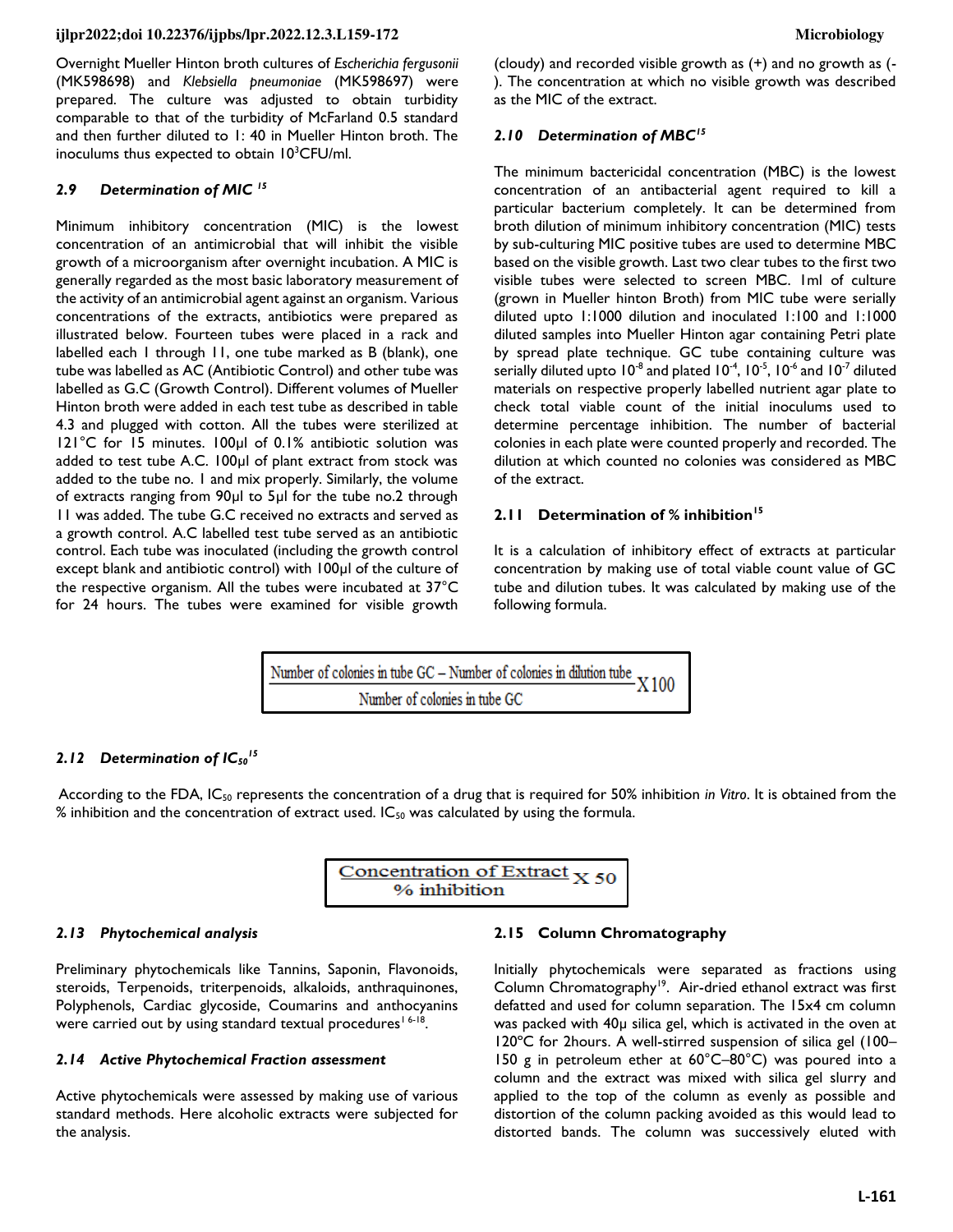hexane, chloroform, methanol and their mixtures of increasing polarity. Elution with MeOH afforded a yellow colour.

#### *2.16 Thin Layer Chromatography*

Thin layer Chromatography of the fractions were assessed by making use of a method illustrated in Harborne<sup>18</sup>. The presence of flavonoid was detected by the formation of yellow colour spots in the plate, a positive reaction by exposure of ammonia $^{20}$ .

#### *2.17 UV and FT-IR Spectroscopic analysis*

The collected fractions from the column was scanned in the wavelength ranging from 200-900nm using the Perkin Elmer Spectrophotometer and the characteristic peaks were detected. FT-IR analysis was performed using the Perkin Elmer Spectrophotometer system, which was used to detect the characteristic peaks ranging from 400-4000 cm-1 corresponding to their functional groups. The peak values of the UV and FTIR were recorded. Each and every analysis was repeated twice for the spectrum confirmation<sup>21</sup>.

#### *2.18 NMR Spectroscopy*

The NMR experiment was carried out in a BRUKER-AMX400 MHz instrument with 5mg of purified compound in DMSOd6. Tetra Methyl Silane is used as the internal standard and chemical shifts are expressed in ppm. Experimental parameters were done as per the methods illustrated by Martina et al., $^{22}$  with few modifications.

#### *2.19 Liquid Chromatography-Mass Spectrometry (LC-MS) Analysis*

The chromatographic separation of the flavonoids compound was carried out on a MicroTOF QIII Bruker Daltonic system (Bruker, Germany) equipped with an electrospray ionization

(ESI) source according to the method described by Bataglion et al. $^{23}$ .

#### **3. STATISTICAL ANALYSIS**

All the resulting data (mean values) were statistically analysed with the SPSS analysis of variance (SPSS version 12.0 for Windows, SPSS Inc., Chicago, IL, USA). The significance for all comparisons was determined at the P < 0.05 level.

#### **4. RESULTS**

Antibacterial potential and phytochemical pattern of the *Stereospermum chelonoids* showed effective potentiality of the plant material as a good antibacterial agent. Two strains used in this study were isolated from urine samples of UTI cases and the organisms UTIEF2 and UTIKN1 were confirms using selective cum differential media, biochemical tests as well as using 16srRNA sequencing, which confirmed organism's identity as *Escherichia fergusoni* and *Klebsiella pneumoniae* respectively. The 16S rRNA sequence was submitted to GenBank and obtained accession numbers as MK598698 for *Escherichia fergusonii* and MK598697 for *Klebsiella pneumoniae*. Nowadays physicians are struggling for the efficient treatment of infections caused by variable multipotent bacterial species. One of the reasons could be virulence and antibiotic resistance. Due to various reasons bacterial species developed resistance to commonly used antibiotics and did not respond to common commercial antibiotics. In this line organisms used in this study also showed MDR status and were subjected for the antibacterial screening against UTI isolates. Though many of the researchers use type strains for antibacterial assay but possess stable characteristics, whereas isolated strains from the clinical samples may be exposed to variable environmental factors and showed variable characteristics. If we assessed wild strains for the study it reflects the original data on susceptibility pattern of natural isolates.

| Table I - Antibiotic sensitivity pattern of Urinary isolates |                      |                    |               |  |
|--------------------------------------------------------------|----------------------|--------------------|---------------|--|
| <b>S. No.</b>                                                | <b>Antibiotics</b>   | UTIEF <sub>2</sub> | <b>UTIKNI</b> |  |
|                                                              | Nalidixic Acid (NA)  |                    | R             |  |
| $\overline{2}$                                               | Gentamycin (G)       | R                  | S             |  |
| 3                                                            | Ceftazidime (CAZ)    | R                  | R             |  |
| 4                                                            | Cefpodoxime (CPD)    | R.                 | S             |  |
| 5                                                            | Cotrimoxazole (COD)  | S                  | R             |  |
| 6                                                            | Cefotaxime (CTX)     | S                  | S             |  |
| 7                                                            | Erythromycin (E)     | R                  | R             |  |
| 8                                                            | Kanamycin (K)        | R                  | R             |  |
| 9                                                            | Cefixime (CFM)       | R.                 | R.            |  |
| 10                                                           | Penicillin (P)       | R                  | R             |  |
| Ħ                                                            | Norfloxacin (NX)     | S                  | R             |  |
| 12                                                           | Ceftriaxone (CTR)    | R                  | R             |  |
| 13                                                           | Ampicillin (AMP)     | R.                 | R.            |  |
| 14                                                           | Nitrofurantoin (NIT) | S                  | R.            |  |
| 15                                                           | Chloramphenicol (C)  | S                  | S             |  |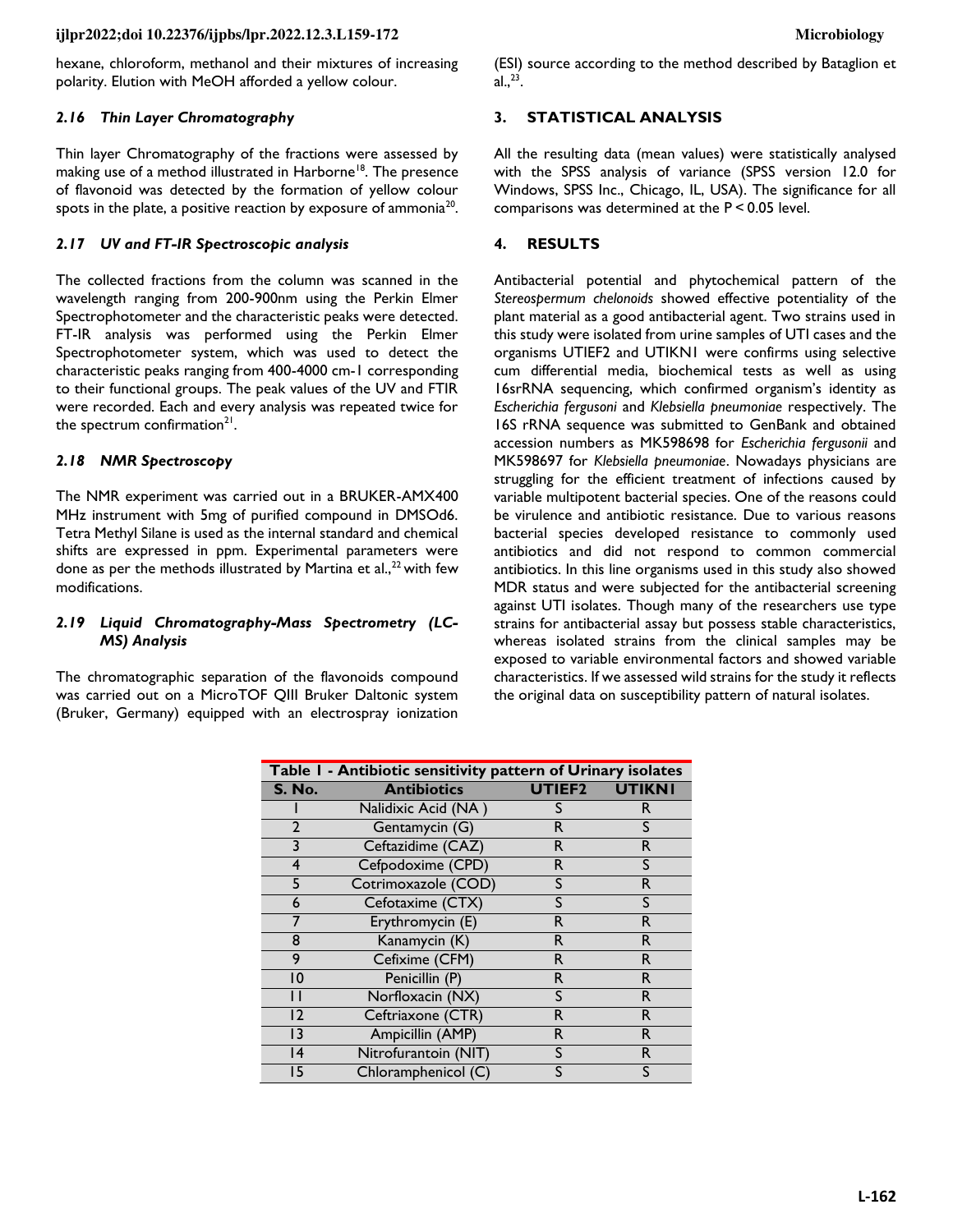Table 1 indicated antibiotic resistance pattern of the test isolates. These two isolates were resistant to multiple number of antibiotics like Ceftazidime (CAZ), Erythromycin (E), Kanamycin (K), Cefixime (CFM), Penicillin (P), Ceftriaxone (CTR) and Ampicillin (AMP). *Klebsiella pneumoniae* is resistant to 12 antibiotics among 15 antibiotics tested. On the other hand, *Escherichia fergusonii* was resistant to 10 antibiotics out of 15 tested. Studies given by the scientists from different parts of the world revealed that biofilm formation and beta lactamase production are the major factors associated with antibiotic resistance. This could be due to misuse or overuse of antibiotics

in a community<sup>24, 25, 26, 27</sup>. Out of various studies revived only by Guillermo et al.,<sup>28</sup> reported low degree of antibiotic resistance among uropathogens. Sensitive antibiotics control bacterial infection whereas MDR strains cause virulent infection, which cannot be cured by using current antibiotics, scientists need to develop new generation antibiotics to overcome these issues. How many people are working on developing antibacterial substances from medicinal plants. In this line, this study uses mixed leaf and flower preparation of Stereospermum *chelonoides*  for screening antibacterial activity against UTI MDR isolates.

| Table 2: Antibacterial activity of mixed flower and leaf extracts of Stereospermum chelonoides |                          |                    |                 |                  |                  |  |
|------------------------------------------------------------------------------------------------|--------------------------|--------------------|-----------------|------------------|------------------|--|
| S. No                                                                                          | <b>Clinical isolates</b> | <b>+ve Control</b> | -ve control     |                  | Test             |  |
|                                                                                                |                          |                    |                 | <b>SCMPAE</b>    | <b>SCMPEE</b>    |  |
|                                                                                                | UTIEF <sub>2</sub>       | $18.85 \pm 0.89$   | $7.25 \pm 0.08$ | $10.50 \pm 0.31$ | $12.70 \pm 0.46$ |  |
|                                                                                                | UTIKNI                   | $18.60 \pm 0.88$   | $7.20 + 0.08$   | $10.10 \pm 0.28$ | $12.55 \pm 0.45$ |  |
| Values are expressed in meant SD for 3 observations                                            |                          |                    |                 |                  |                  |  |

Table 2 illustrates the antibacterial efficiency of aqueous and ethanolic extracts of *Stereospermum chelonoides* flower and leaf mixture. SCMPEE produced an effective and good zone of inhibition against *Escherichia fergusonii* and *Klebsiella pneumoniae* (12.55±0.45and 12.70±0.46mm respectively), which was greater than the effect produced by SCMPAE. Negative control used here was solvent used for the extraction whereas for test all the residual ethanol was evaporated under vacuum and used for disc diffusion assay. Hence the effect shown by the extract was the effect of extract on bacterial species not by solvent. Solvent free extract was used for the assay.



**Plate I - Antibacterial Activity of Streospermum chelonoids** 

AC - Antibiotic Control; EC - Ethanol Control; Std -- Chloramphenicol; AE - Aqueous extract; E **E** - Ethanol extract

Plate I with P. Figure 1 and 2 confirmed the efficiency of extracts of *Stereospermum chelonoides* flower and leaf mixture as an ideal antibacterial substance which was evidenced in clear zones of inhibition around extracts injected disc. The organisms tested were MDR strains which were also efficiently controlled by the extracts which was evidenced in table 2. Disc diffusion is better assay due to the easy diffusion nature of the extracts in the surrounding environment.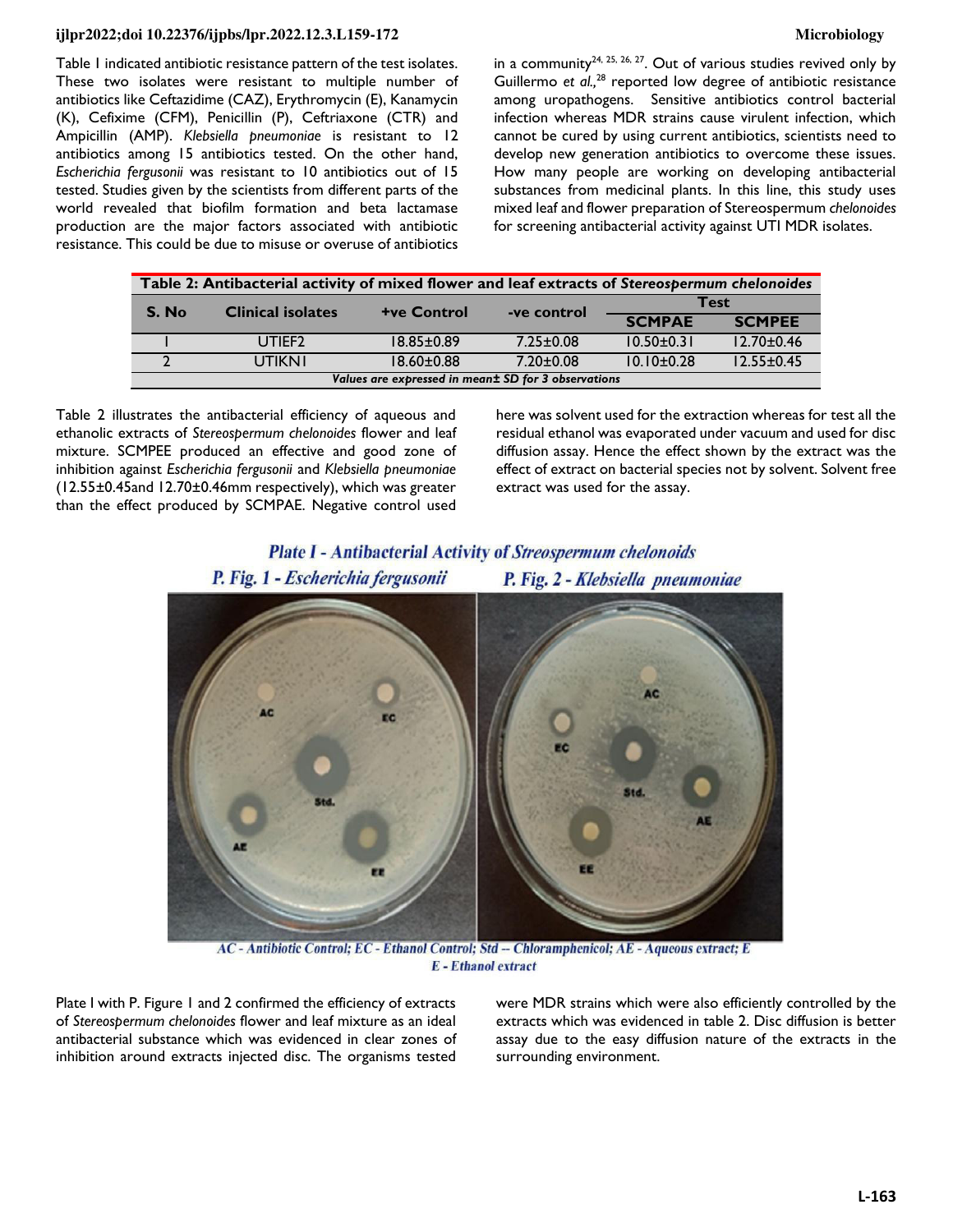| Table 3: Assessment of MIC and MBC of Stereospermum chelonoides mixed extracts |                          |                |                  |                    |               |
|--------------------------------------------------------------------------------|--------------------------|----------------|------------------|--------------------|---------------|
| S. No                                                                          | <b>Clinical isolates</b> | MIC (µg/ml)    |                  | MBC $\mu$ g/ml     |               |
|                                                                                |                          | <b>SCMPAE</b>  | <b>SCMPEE</b>    | <b>SCMPAE</b>      | <b>SCMPEE</b> |
|                                                                                | UTIEF <sub>2</sub>       | 716.6±76.0     | $550.0 \pm 50.0$ | $1258.3 \pm 123.3$ | 1020.0±69.4   |
|                                                                                | <b>UTIKNI</b>            | $495.4 + 50.0$ | $416.6 + 28.8$   | $1035.3 \pm 078.5$ | 0896.6±28.8   |
| Values are expressed in meant SD for 3 observations                            |                          |                |                  |                    |               |

Table 3 supported the efficiency of SCMPAE and SCMPEE with reference to MIC and MBC. Results of MIC revealed that SCMPEE inhibited the growth of bacteria with MIC ranges from 416.6±28.8 ʅg/ml for UTIKN1 and 550.0±50.0ʅg/ml for UTIEF2. Mild variable result was noted with SCMPAE against both of these urinary isolates. MIC was assessed by visible inspection of the dilution tubes whereas MBC was performed by inoculating dilution tube medium into the nutrient agar by pour plate method after serial dilution. *Stereospermum chelonoides* mixed flower and leaf preparation needed higher concentration of extracts to kill urinary pathogens. SCMPEE produced 100% growth control of both the bacterial urinary isolates at 0896.6±28.8 ʅg/ml concentration for UTIKN1 and 1020.0±69.4 µg/ml concentration for UTIEF2. On the other hand, SCMPAE produced 100% growth arrest at higher concentration for UTIEF2 (1258.3±123.3 µg/ml). Disc diffusion assay, MIC and MBC clearly indicated the effectiveness of *Stereospermum chelonoides* mixed plant extracts on urinary MDR bacterial strains. This study also indicated that both the extracts of this plant effectively inhibited the growth of urinary isolates.





Figure 1 illustrated percentage inhibition performed by the extracts on selective bacterial species. Here MIC positive dilution tube and Growth control tube were subjected for assessing TVC. On the basis of the number of CFU, percentage inhibition was assessed. Results revealed that SCMPEE inhibited 84.2% growth of *Klebsiella pneumoniae* followed by 63.8*%* growth of *Escherichia fergusonii.* Similarly, SCMPAE also inhibited the growth of urinary isolates effectively (53.1% for Escherichia *fergusonii* and 65.6% for *Klebsiella pneumoniae*) at respective MIC concentrations. Though this is a formula-based description of percentage inhibition, it efficiently indicated performance of SCMP extracts, when the microorganisms are found in the body its growth inhibition is enough to curtail its virulence thereby other immune responses take further action.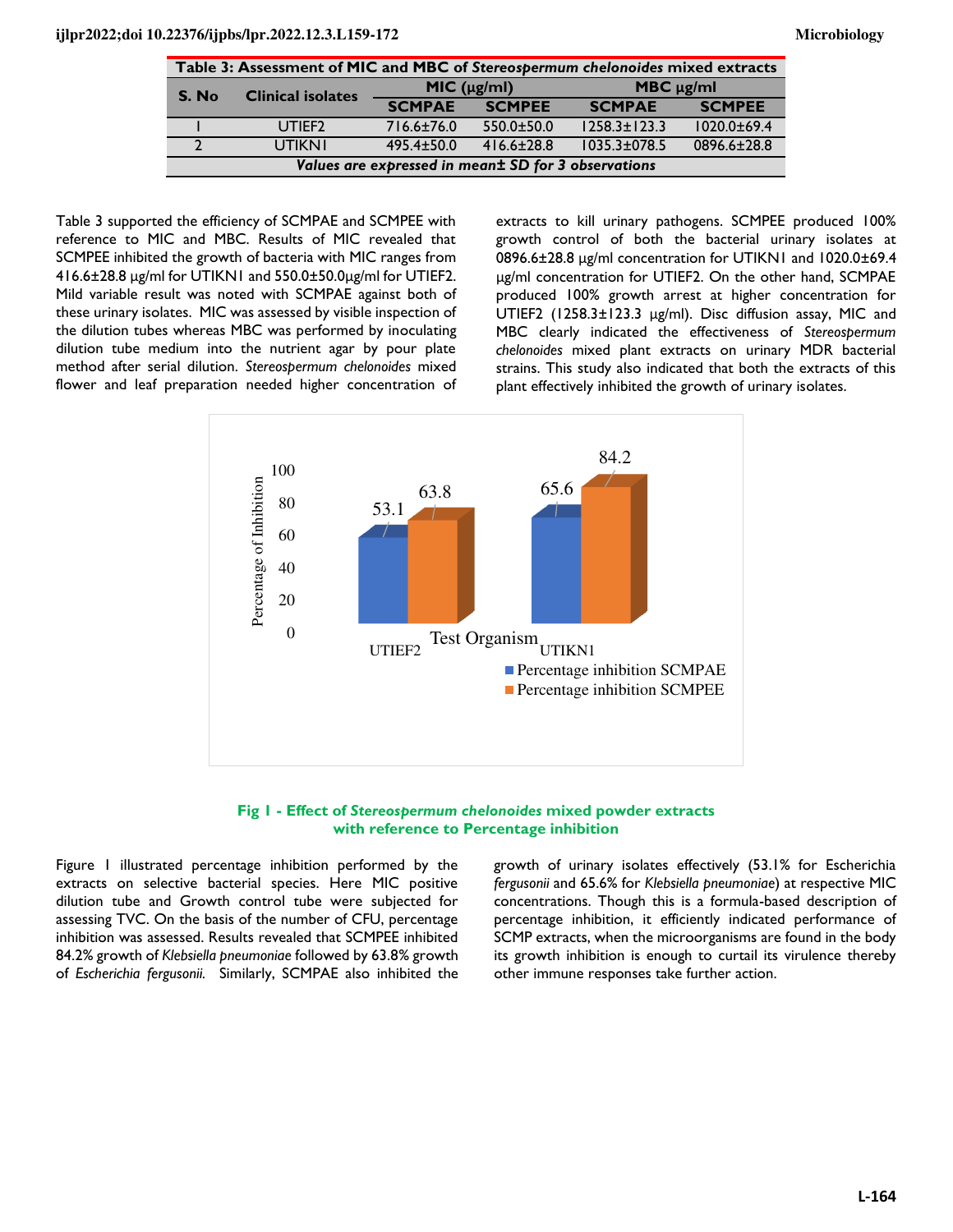



Figure 2 effectively showed concentration required to kill 50% of the bacterial population at a specified condition. Results revealed that both extracts inhibited the urinary isolates at specified  $IC_{50}$  Concentration ie., 247.4 $\mu$ g/ml and 431  $\mu$ g/ml by SCMPEE and 495.4 µg/ml and 674.8µg/ml by SCMPAE against *Klebsiella pneumoniae* and *Escherichia fergusonii* respectively. Already in table 1 it was demonstrated that all the microbial populations were inhibited with reference to zone of inhibition, active bacterial population only able to cause a infection in an individual, if herbal preparation is regularly used phytocompounds are found in circulation it not only enhance host immune response whereas reduce virulence properties and activity of bacteria too, thereby extracts reduce microbial burden.

| Table 4 - Phytochemicals qualitative analysis of aqueous and ethanolic extracts |                  |                |                |  |
|---------------------------------------------------------------------------------|------------------|----------------|----------------|--|
| S. No                                                                           | Phytochemicals   | <b>Extract</b> |                |  |
|                                                                                 |                  | <b>Ethanol</b> | <b>Aqueous</b> |  |
|                                                                                 | Tannin           | $++$           | $++$           |  |
| 2                                                                               | Saponin          | $\ddot{}$      | $++$           |  |
| 3                                                                               | Flavonoids       | $++$           | $++$           |  |
| 4                                                                               | <b>Steroids</b>  | $++$           | $+$            |  |
| 5                                                                               | Terpenoids       | $++$           | $++$           |  |
| 6                                                                               | Triterpenoids    | $++$           | $\ddot{}$      |  |
|                                                                                 | <b>Alkaloids</b> | $\ddot{}$      |                |  |
| 8                                                                               | Anthroquinone    | $++$           | $\ddot{}$      |  |
| 9                                                                               | Polyphenol       | $++$           | $++$           |  |
| 10                                                                              | Glycoside        | $++$           | $++$           |  |
| П                                                                               | Coumarins        | $++$           | $++$           |  |
| 12                                                                              | <b>Emodins</b>   | $++$           |                |  |
| 13                                                                              | Anthocyanins     |                |                |  |

*(-) Absent, (+) Present and (++) high concentration*

Table 4 clearly depicted preliminary quantitative phytochemicals found in the mixed powder aqueous and ethanol extracts of *Stereospermum chelonoides*. It revealed the presence of multiple polar and non-polar phytochemical constituents. Saponins, tannins, flavonoids, steroids, terpenoids, anthraquinone, polyphenols, glycoside and coumarins are found in both of the extracts tested whereas alkaloids and emodins were found in

both of the extracts. Anthocyanins were completely absent in mixed leaf and flower extracts. These phytocompounds play a vital role in all kinds of metabolic activities both in human and microorganisms. Flavonoids and phenolic compounds exert radical scavenging and protein precipitation functions respectively.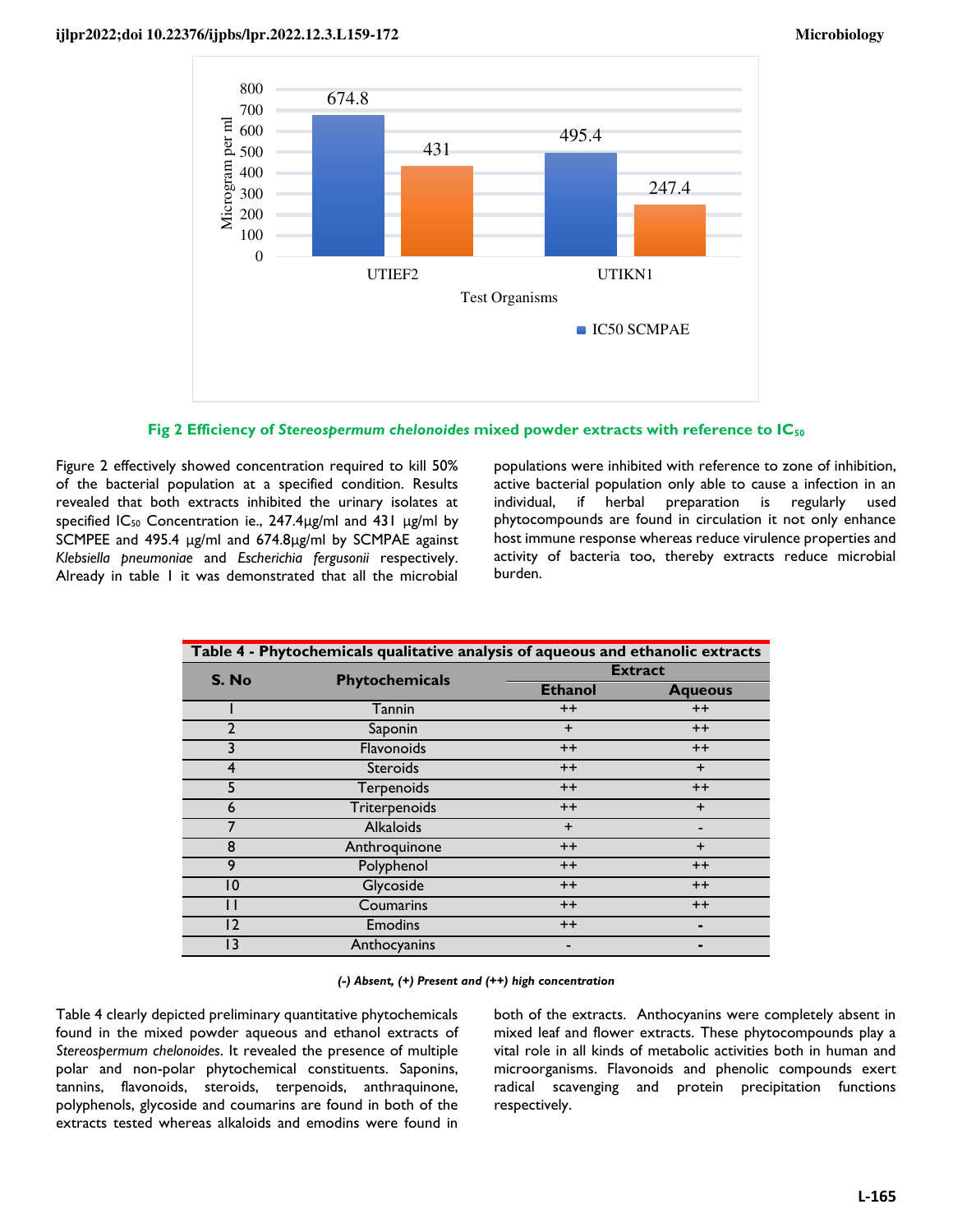| Table 5 - Chromatographic Separation and detection of flavonoid |                 |  |                    |                                                                     |
|-----------------------------------------------------------------|-----------------|--|--------------------|---------------------------------------------------------------------|
| <b>S. No.</b>                                                   | <b>Eluents</b>  |  |                    | Number of fraction(s) Nature of fractions Availability of flavonoid |
|                                                                 | Hexane (HE)     |  | Dark green colour  |                                                                     |
|                                                                 | Chloroform (CE) |  | Green colour       |                                                                     |
|                                                                 | Methanol (ME)   |  | Dark yellow colour |                                                                     |
| $(-)$ Absent $(++)$ present in higher concentration             |                 |  |                    |                                                                     |

Table 5 showed *Stereospermum chelonoides* mixed powder ethanol extracts phytochemical flavonoid with reference to solvent elute. Three coloured fractions were obtained when eluted with hexane, chloroform and methanol. All the three solvents eluted only three coloured fractions of three different colours (Plate II – P. Fig 3). Dark yellow colour fraction of methanol elute showed the availability of flavonoids.

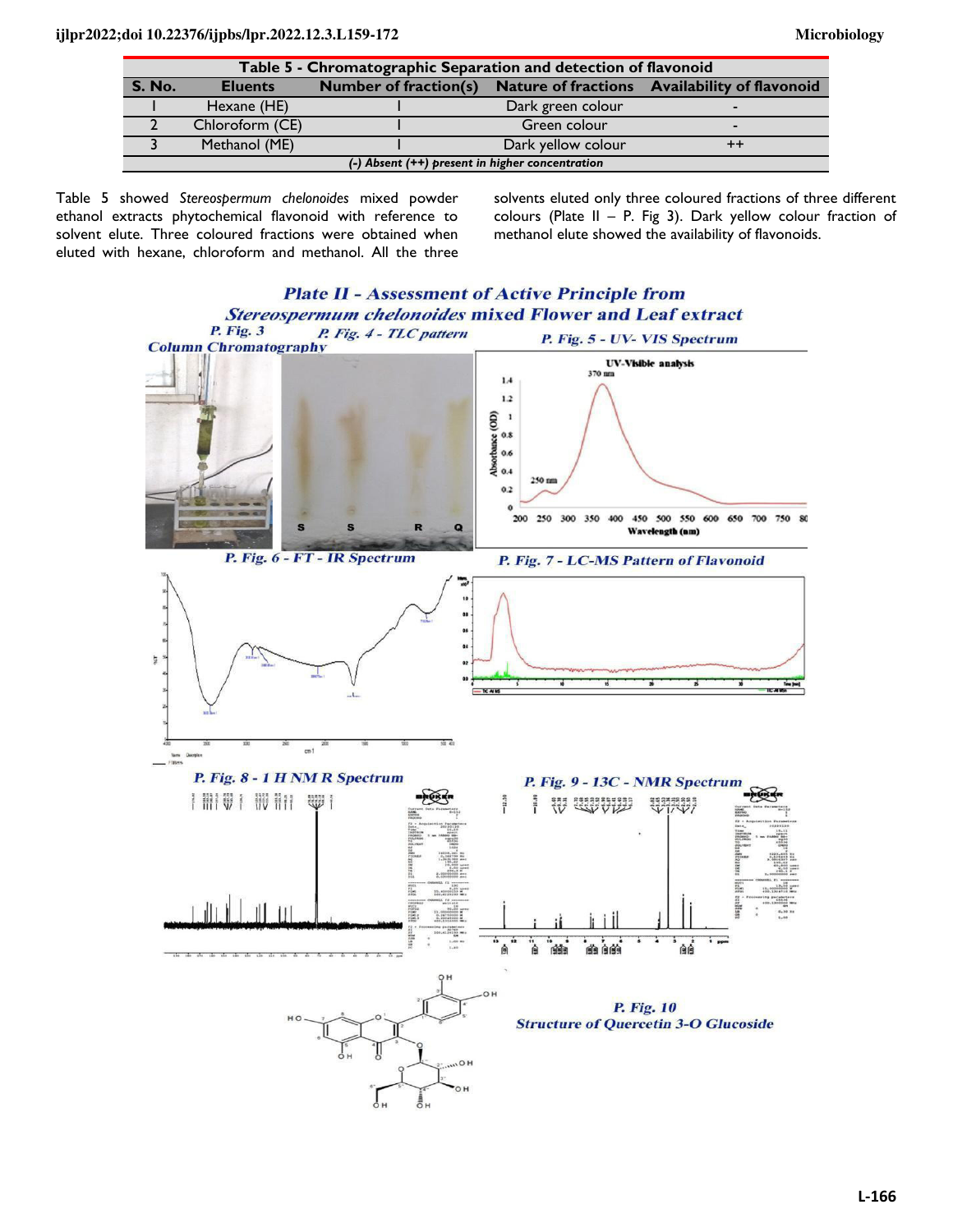Plate Figure 4 illustrates TLC compound detection. Here sample rutin and quercetin were used as a standard. Table 6 also illustrates RF value evaluated through TLC analysis. Results strongly indicated methanol fraction obtained from the column chromatography showed flavonoid and it was compared with standard flavonoids as Quercetin and Rutin. The result of the Rf value of the extract was 0.85 which was matched with the Quercetin Rf value. These results suggested that the isolated compound was Quercetin derivatives. However, this TLC fraction was further confirmed in UV, FT-IR and NMR spectrum also.

| Table 6-Analysis of flavonoid by TLC |      |  |  |
|--------------------------------------|------|--|--|
| <b>Rf Value</b><br><b>Flavonoid</b>  |      |  |  |
| Sample                               | 0.85 |  |  |
| Std. (Rutin and its derivatives)     | 0.47 |  |  |
| Std. (Quercetin and its derivatives) | 0.86 |  |  |

. Fig. 5 showed UV spectral data of methanol fraction of mixed powder preparation, the UV  $\lambda_{\text{max}}$  value of flavonoid was found to be 250 and 370 nm. An investigation conducted by Guvenalp<sup>29</sup> explained that quercetin derivatives showed maximum absorption at 365 to 390nm and 250 to 270nm in UV spectroscopy which is in resemblance to our findings<sup>18</sup>. The results of the UV spectrum study supported the presence of quercetin derivatives. P. Fig. 6 with FT-IR is proved to be a valuable tool for the characterization and identification of compounds or functional groups (chemical bonds) present in an

unknown mixture of plant extracts. The FTIR analysis of isolated compounds gave a broad peak at 3452.25cm-1 which indicated the presence of phenolic OH stretching. Peaks from 2920.81cm<sup>-</sup> 1 represent alkane C–H stretching. It showed strong peaks at 1642.30cm<sup>-1</sup> representing C=C stretch which indicated the presence of alkenes and C-C stretch (in-ring) attributed to benzene ring present (aromatic ring) whereas 715.28 which indicates aromatic groups <sup>30, 31</sup>. The results of the study supported that quercetin derivatives have aromatic and phenolic groups present.

| Table 7- LC-MS screening and identification of bioactive compounds in Stereospermum chelonoids extract |                                                         |            |               |  |
|--------------------------------------------------------------------------------------------------------|---------------------------------------------------------|------------|---------------|--|
| S. No                                                                                                  | Name of the Compounds                                   | $Rt$ (min) | Fragments m/z |  |
|                                                                                                        | Luteolin 7-O-(2-apiosyl-4-glucosyl-6-malonyl)-glucoside | 2.8        | 665.3         |  |
|                                                                                                        | I-O-Caffeoyl-5-O-feruloylquinic acid                    |            | 529.2         |  |
|                                                                                                        | 3,5-O-Dicaffeoylquinic acid                             | 33         | 515.2         |  |
|                                                                                                        | Quercetin-7-O-rhamnoside                                | 34         | 447 I         |  |
|                                                                                                        | Isorhamnetin-3-O-rutinoside                             | 37         | 6232          |  |
|                                                                                                        | Quercetin-3-O-glucoside                                 | 3.9        | 463           |  |

Table 7 indicated the compound possibilities of methanol fraction in LC-MS. The *Stereospermum chelonoides* extract was screened for flavonoid compounds using LC-MS-MS. It has been successfully applied for a quick separation and identification of the flavonoid compounds from *Stereospermum chelonoides* extract (P. Fig 7). The LC-MS profile highlighted the presence of a large group of compounds corresponding to the protonated molecular ions of different flavonoids and caffeoylquinic acids. Individual components were identified by comparison of their m/z values in the Total Ion Count (TIC) profile with those of the selected compounds matching their MS/MS spectra with those reported in a public repository of mass spectral data called Mass Bank30. The six compounds were identified including Luteolin-O-6' malonyl-apiosylglycoside (Rt 2.8min. m/z 665.3), 1-O-Caffeoyl-5-O-feruloylquinic acid (Rt 3.1min. m/z 529.2), 3,5-O-Dicaffeoylquinic acid (Rt 3.3min. m/z 515.2), Quercetin-7-Orhamnoside (Rt 3.4min. m/z 447.1). 1, Isorhamnetin-3-Orutinoside (Rt 3.7min. m/z 623.2) and Quercetin-3-O-glucoside (Rt 3.9min.  $m/z$  463.1)<sup>31-,33</sup>. P. Fig. 8 showed signals produced in <sup>1</sup>H-NMR spectrum (500MHz, MeOD) the aromatic protons produced signals at C-6 and C-8 appear as δ 6.17 and δ 6.41ppm respectively. Peaks at δ 6.90 (d, H'5'), 7.68(d, H'6') and 7.70 (d, H'2') also confirmed the presence of another trisubstituted benzene. The spectrum in DMSO and its changes after addition of customary shift reagents, suggested that the compound is a

flavonol glycoside with free hydroxyl groups at positions C-5 a feature confirmed by the 1H NMR peaks at  $\delta$  12.50 (OH-5)<sup>34, 35</sup>. The glucose moiety can be located as a doublet at δ 2.10ppm. The remaining sugar protons appear in the range  $\delta$  3.31 -3.82ppm. Similarly, P. Fig. 9 noted <sup>13</sup>C -NMR spectrum of *Stereospermum chelonoids* mixed extract methanol fraction. Supporting evidence for the structure of the glycoside was provided by the analysis of  $13C-NMR$  data. Due to glycosylation at 3-position, C-2 and C-4 carbons absorb at δ 157.24 and 176.82 ppm respectively. C-1<sup>"</sup> absorbs at  $\delta$  103.08ppm. The rest of the carbons of the glucose unit appear between δ 3.30-3.80 (6H, m, H-2", H-3", H-4", H-5", H-6")<sup>34, 35</sup>. P. Fig. 10 illustrated the predicted molecule structure on the basis of chemical and spectral data evidences have been characterized as isolated compound was 3,3′,4′,5,7-Pentahydroxyflavone 3-glucoside (Quercetin 3-O-glucoside) from *Stereospermum chelonoids* extract.

# **5. DISCUSSIONS**

*Escherichia* and *Klebsiella* are equally important bacteria responsible for UTI infection in humans. *Escherichia fergusonii* is one of the emerging pathogens of the wound, Haemolytic uremic syndrome and Cystitis**<sup>36</sup>**. Klebsiella is associated with about 8- 12% of all UTI**37**. In this study these two isolates were isolated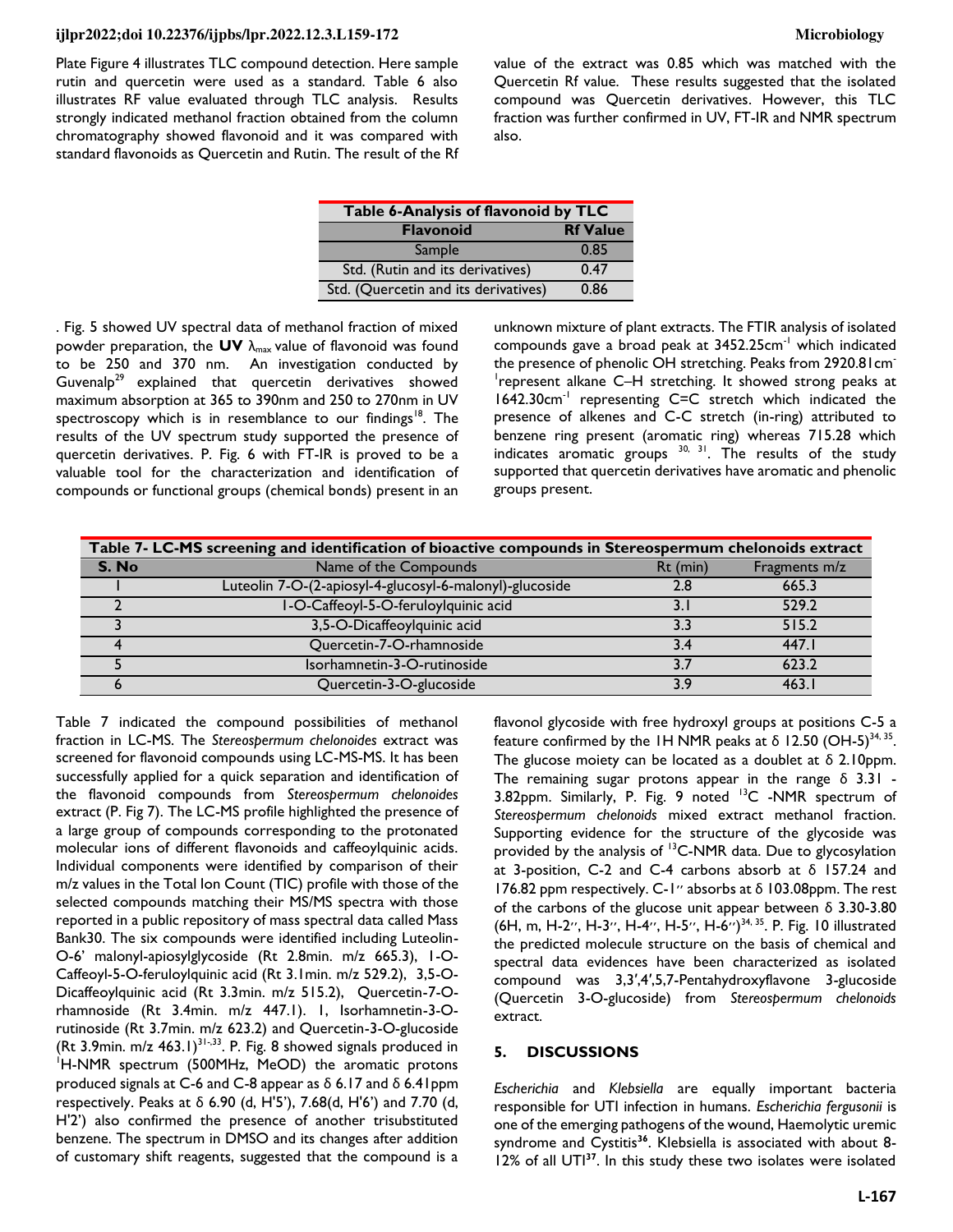from urine samples and confirmed their identity as *Escherichia fergusonii* and *Klebsiella pneumoniae.* These organisms are able to cause clinically evident UTI in Human**<sup>38</sup>**. Uropathogens like Escherichia fergusonii showed higher prevalence in UTI since 1985 and are responsible for multiple infections; the species is named to honour William H. Ferguson. This study showed a higher percentage of antibiotic resistance among UTI pathogens like *Escherchia fergusonii* and *Klebsiella pneumoniae*. Similar type of antibiotic resistance was noticed by various scientists all over the world 39,40,41,42. Organisms showed MDR due to inappropriate use of antibiotics, use of antibiotics in veterinary, use of antibiotics in agricultural services, virulence of organisms and production of enzymes like beta lactamases could be responsible for antibiotic resistance  $43, 44, = 47$ . Antibiotic resistance is also responsible for millions of deaths among various populations in the world and considered as a global health hazard $^{48, -5.51}$ . Pathogens express stx, elt, cxt and eag genes and cause potent UTI infection which affect women more than men $52, 53, 54$ . Isolates of this study also belong to MDR isolates and resistant to all traditional antibiotics like amoxicillin penicillin and Gentamycin. To overcome the problems associated with antibiotic resistance and side effects associated with these antibiotics, currently many people believe in the importance of medicinal plants and also the Traditional system of medicine. *Stereospermum chelonoides* root is one of the known components of ayurvedic preparation and flower and leaves are also used in various parts of the country**55-**

**<sup>62</sup>**. Antibacterial activity of medicinal plants was varied with the usage of extracting solvents, Holistic method of extraction was followed to extract plant materials using water and ethanol. The extracts produced good antibacterial efficiency on MDR urinary isolates. Haque et al.,<sup>63</sup> also reported the efficiency of the same plant's stem bark hexane and chloroform extracts. Shantha *et al.,***<sup>64</sup>** reported antibacterial efficiency of leaves of this plant chloroform extracts against gram positive as well as gram negative isolates. They reported that this extract produces a zone of inhibition ranging from 6mm to 11mm at 30µg/disc against multiple isolates. Various other scientists from different parts of the country also indicated the role of this plant's genus members as an antimicrobial agent**55 - 62**. Vijaya *et al.,***<sup>61</sup>** also indicated antimicrobial roles of this genus members. Phytoconstituents like tannins, phenolic compounds could be responsible for these activities. Tannins are known to be useful in the treatment of inflamed or ulcerated tissues. It forms complexes with protein via covalent type of bonding and inactivate adhesions and enzymes. It also inactivates transport proteins thereby inhibiting microbial growth. Flavonoids have been shown to exhibit their actions through effects on membrane permeability and by inhibition of membrane bound enzymes such as the ATPase and phospholipase<sup>65</sup>. Phenols antibacterial effects are largely due to their ability to inhibit enzymes and bind with various soluble proteins present on the bacterial cell membrane. On the other hand, most of the alkaloids are efflux pump inhibitors. Gram positive bacteria are more susceptible than gram negative bacteria because of its nature of cell wall **66-68**. Antimicrobial property of a plant depends on its biologically active phytoconstituents. Tannins also bind to proline rich protein and interfere with protein synthesis.

Plants contain various types of bioactive compounds having different polarities and their separation still remains a big challenge in the process of identification and characterization of bioactive compounds. The organic solvent contain various bioactive compounds determined by means of several separation techniques such as extraction and isolation of bioactive constituents by using thin-layer chromatography, column chromatography, UV-Vis, FTIR and NMR techniques are used in prediction of the chemical nature and structure of the isolated compound 34,35. In the present study, an isolated compound from extract was identified through UV spectrum, FT-IR spectrum, 1H-NMR, <sup>13</sup>C -NMR spectrum as Quercetin 3-O-glucoside. Ultraviolet and visible spectroscopy was one of the earliest techniques routinely used for flavonoid analysis due to the existence of two characteristic UV/Vis bands in flavonoids, band I in the 300 to 550 nm range, arising from the B ring, and band II in the 240 to 285 nm range, arising from the A ring. For examples, while the band I of flavones and flavanols lies in the 240 – 285 nm range, that of flavanone (no C ring instauration) lies in the 270 – 295 nm range; conversely, the band II of flavones an d flavanone (no 3-OH group) lies around 303 –304 nm, and that of 3-hydroxylated flavanols is centred around 352 nm. Shift reagents, such as sodium methoxide and aluminium chloride, lead to shifts in the maximum wavelength of these bands due to methoxide-induced deprotonation of OH groups or Al 3+ complexation by OH groups, were also routinely used to study flavonoid structure. Nowadays these techniques are not routinely used but still continue to be applied in some cases, in particular to HPLC eluates - a hyphenated LC-UV-MS has been developed using post-column UV shift reagents for the flavonoid analysis of crude extracts. The results of phytochemical study confirmed the availability of multipotent phytochemicals in mixed preparation from flower and leaf extracts. It contains flavonoids, coumarins, polyphenols, terpenoids and a bioactive agent. Sofowora<sup>16</sup> indicated that phytochemicals are the contributors of medicinal and physiochemical activity in medicinal plants. Various reports showed the activity of phytochemicals. The alkaloids could be responsible for analgesic  $\arctivity^{69}$  and anaesthetic activity<sup>70</sup>. The tannins are for antibacterial and anti-inflammatory property $71$ . Flavonoids can do multiple functions, it enhances the efficiency of vitamin c and acts as antioxidants. Flavonoids reduce the burden of liver toxins, tumours, viruses etc. it also exhibits anti-allergic, anti-cancer, antioxidant, anti-viral. The flavonoids quercetin is known for its ability to relieve hay fever, eczema, sinusitis and asthma. The flavonoids prevent the oxidation of low-density lipoprotein. Glycosylation of flavonoids takes place at any position of the carbon, mostly it happens at  $7<sup>th</sup>$  position and are called flavones, isoflavones, flavanones and flavanols. Glycosylation at 3<sup>rd</sup> position forms quercetin 3 O-glycoside, which is also called isoquercetin <sup>72,-75</sup>. Many flavonoid glycosides possess acylated glycosyl moieties. NMR studies on structural elucidation of isolated compounds revealed the presence of glycosylated quercetin. 1H and 13C NMR experiments also confirmed quercetin in ethanol extracts of this plant. Intramolecular H bonding between the 4 oxo group and the 3- and 5-hydroxy groups, and on intermolecular association <sup>76- 81</sup>. The flavanol-type flavonoid quercetin has increased in popularity because of its ability to modulate signal transduction pathways. Direct antioxidant properties may play a role in the abrogation of both DNA damage, but potentially of more importance quercetin, can also target multiple signalling pathways associated with oncogenesis and tumour progression, which include DNA damage, inflammation and obesity. Quercetin can also upregulate proteins that abrogate free radical damage, such as p53. The concurrent targeting of quercetin's multiple bioactivities presents a potent chemo preventative strategy, but because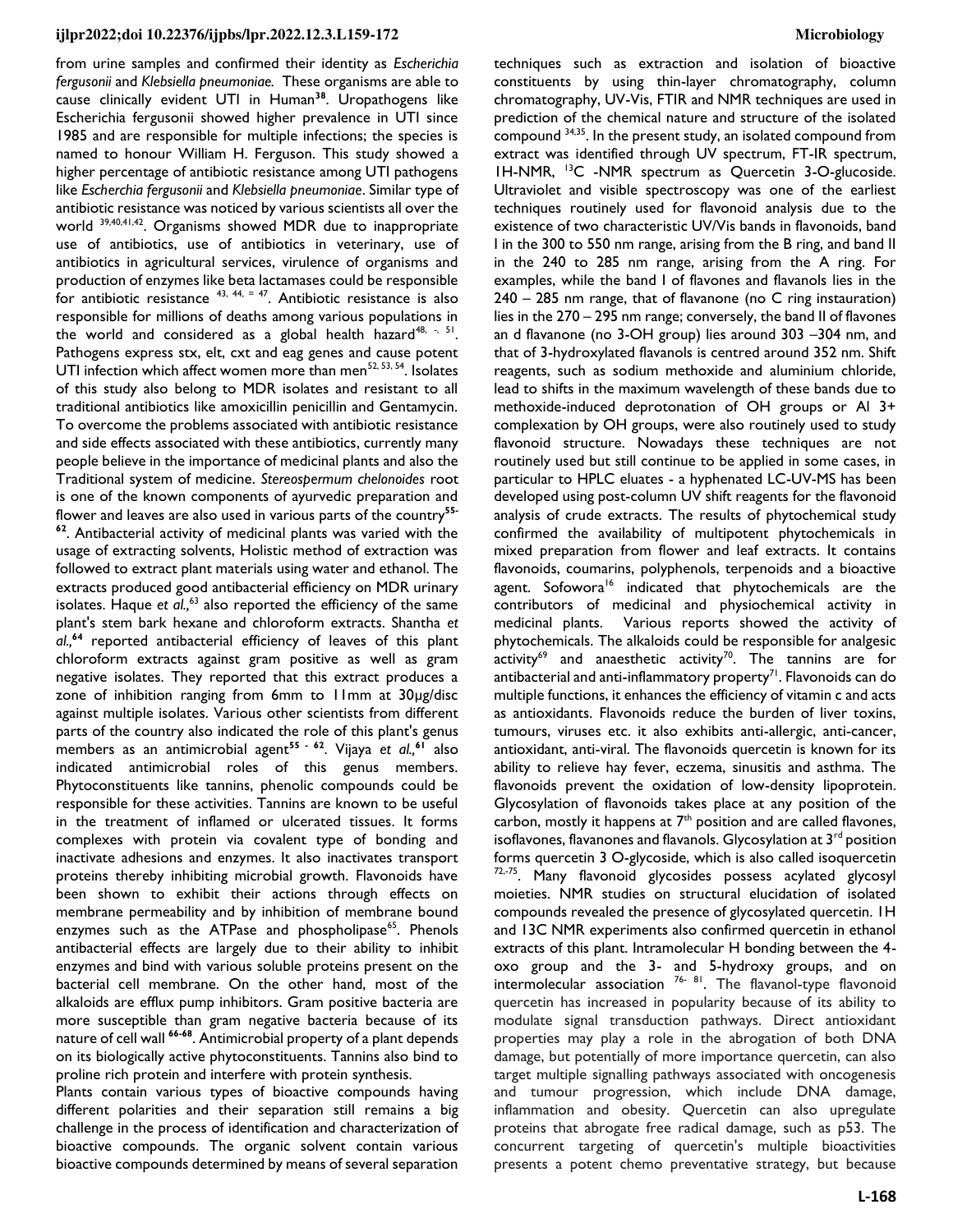bioavailability of quercetin is poor it will be necessary to develop quercetin analogues to maximize the full chemopreventive potential of the compound. This review will explore the structural and mechanistic properties of quercetin as they relate to its ability to act as a chemo preventive compound<sup>78, 79, 80, 81</sup>. Oglycoside derivatives of Quercetin are of two types, they are 3- O-glycoside and other O-glycoside derivatives. O-Glycoside quercetin derivatives represent broad-spectrum biological activities<sup>39</sup>.

# **6. CONCLUSION**

The result of this study confirmed antibacterial efficiency of leaf and flower mixed preparation of *Stereospermum chelonoides which* is traditionally used for treatment of UTI infections*.* Extracts of this plant effectively controlled the growth of MDR UTI pathogens like *Escherichia fergusonii* and *Klebsiella pneumoniae*. Medicinally active constituents in the plant materials prevents microbial growth, which is evidenced bydisc diffusion assay, MIC and MBC analysis. Presence of flavonoids, polyphenols,

# **9. REFERENCES**

- 1. Savini V, Catavitello C, Talia M, Manna A, Pompetti F, Favaro M et al. Multidrug-resistant Escherichia fergusonii: a case of acute cystitis. J Clin Microbiol. 2008;46(4):1551- 2. doi: [10.1128/JCM.01210-07,](https://doi.org/10.1128/JCM.01210-07) PMID [18256229.](https://www.ncbi.nlm.nih.gov/pubmed/18256229)
- 2. Yoganarasimhan SN.medicinal plants of India, vol. 2. Tamil Nadu. Bangalore: Rotman Research Institute. 2000.
- 3. Wahab Sab BA, Jacob J, Manjunath GG, Singh VK, Mundkinajeedu D, Shankarappa S. Cycloolivil, A lignan from the roots of Stereospermum suaveolens. Pharmacognosy Res. 2015;7(1):45-8. doi: [10.4103/0974-](https://doi.org/10.4103/0974-8490.147198) [8490.147198,](https://doi.org/10.4103/0974-8490.147198) PMID [25598634.](https://www.ncbi.nlm.nih.gov/pubmed/25598634)
- 4. Kritikar KR, Basu BD. Indian Medicinal plants, Dehradun, International book distributors. 1999;2:1848.
- 5. Masoumeh R, Deokule SS. Deterioration of chemical constituents in roots of drug Stereospermum chelonoides DC. Under storage. Asian J Plant Sci Res. 2013;3(1):111-4.
- 6. Prema S, Saraswathi A, Chitra K, Gopal V. A Review on Stereospermum colais Mabb: Bignoniaceae. Int | Pharm Sci Rev Res. 2013;21(1):314-7.
- 7. Meena AK, Yadav AK, Panda P, Preet K, Rao MM. Review on Stereospermum suaveolens DC: A potential Herb. Drug Invent Today. 2010;2(5):238-9.
- 8. Moniruzzaman M, Kuddus MR, Haque MR, Chowdhury AS, Rashid MA. Stereospermum suaveolens (Roxb.) DC. Shows Potential in vivo and in vitro Bioactivities. Dhaka Univ J Pharm Sci. 2018;17(2):257-63. doi: [10.3329/dujps.v17i2.39184.](https://doi.org/10.3329/dujps.v17i2.39184)
- 9. Farnsworth NR, Chapter 9. Screening of plants for new medicines. In:. In: Wilson EO, editor, Biodiversity. Washington, DC: National Academy Press; 1988.
- 10. Bauer AW, Kirby W, Sherris TS, Turek M. Antibiotic susceptibility testing by a standardized single disc method. Am J Clin Pathol. 1966;36:493-6.
- 11. Koneman EW, William MJ, Stephen DA, Schreeken B, Washington CW. Laboratory and clinical diagnosis of

terpenoids like phytocompounds are responsible for antibacterial efficiency. Flavonoids are the major compounds in this plant's ethanolic extracts which exert antimicrobial activity via protein precipitation mechanism. Further studies on phytochemical screening confirmed bioavailability of Quercetin – 3-O glucoside. This compound could be responsible for the antibacterial efficiency of *Stereospermum chelonoides* leaf and flower mixed preparation.

### **7. AUTHOR CONTRIBUTION STATEMENT**

Mrs. Sangeetha hypothesized the study and performed all experiments, Dr. S. Rajan analysed all data and discussed all study matters and Dr. B. Anandaraj designed all methodology described in the study. All the authors read this article and approved it.

#### **8. CONFLICT OF INTEREST**

Conflict of interest declared none.

infectious diseases. In: Introduction to diagnostic microbiology. Philadelphia: J B Lippincott Publishers Company; 1994. p. 1-19.

- 12. Özçelik S, Kılavuzu GML. Elazığ Fırat Üniversitesi Fenedebiyat Fakültesi Yayınları, yayın. 1992;1:135.
- 13. Collins CH, Lyne PM, Grange JM. Microbiological methods. 6th ed. Vol. 1989. Boston: Butterworths & Co, Ltd; 1989. p. 410.
- 14. Bradshaw LJ USA. Laboratory of microbiology. 4th ed, Saunders College Publishing, Harcourt Brace Javanovich College Publishers; 1992. p. 435.
- 15. Kowser MM, Fatena N. Determination of MIC and MBC of selected azithromycin capsule commercially available in Bangladesh. The Orion Med J. 2009;32(1):619-20.
- 16. Sofowara A. Medicinal plants and Traditional medicine in Africa. Ibadan, Nigeria: Spectrum Books Ltd; 1993. p. 289.
- 17. Trease GE, Evans WC. Text book of Pharmacognosy. 12th ed, Belliere Tinad. London; 1983. p. 257.
- 18. Harborne JB. Phytochemical Methods; A guide to modern techniques of plant Analysis. 2nd ed. London, New York; 1984.
- 19. Javed I, Mohammad A. Isolation of a flavonoid from the roots of Citirus sinensis. Malasiyan J Pharm Sci. 2009;7(1):1-8.
- 20. . JHA, . RO, . CCW. Phytochemical Screening of Flavonoids in three Hybrids of Nepenthes (Nepenthaceae) and their Putative Parental Species from Sarawak and Sabah. J Biol Sci. 2002;2(9):623-5. doi: [10.3923/jbs.2002.623.625.](https://doi.org/10.3923/jbs.2002.623.625)
- 21. Luvincia FM, Abhishek BR, Vivek P. Phytochemical, FTIR and NMR analysis of crude extract of Acacia planifrons seeds. J Pharm Sci Res. 2019;11(5):1960-2.
- 22. Blunder M, Orthaber A, Bauer R, Bucar F, Kunert O. Efficient identification of flavones, flavanones and their glycosides in routine analysis via off-line combination of sensitive NMR and HPLC experiments. Food Chem.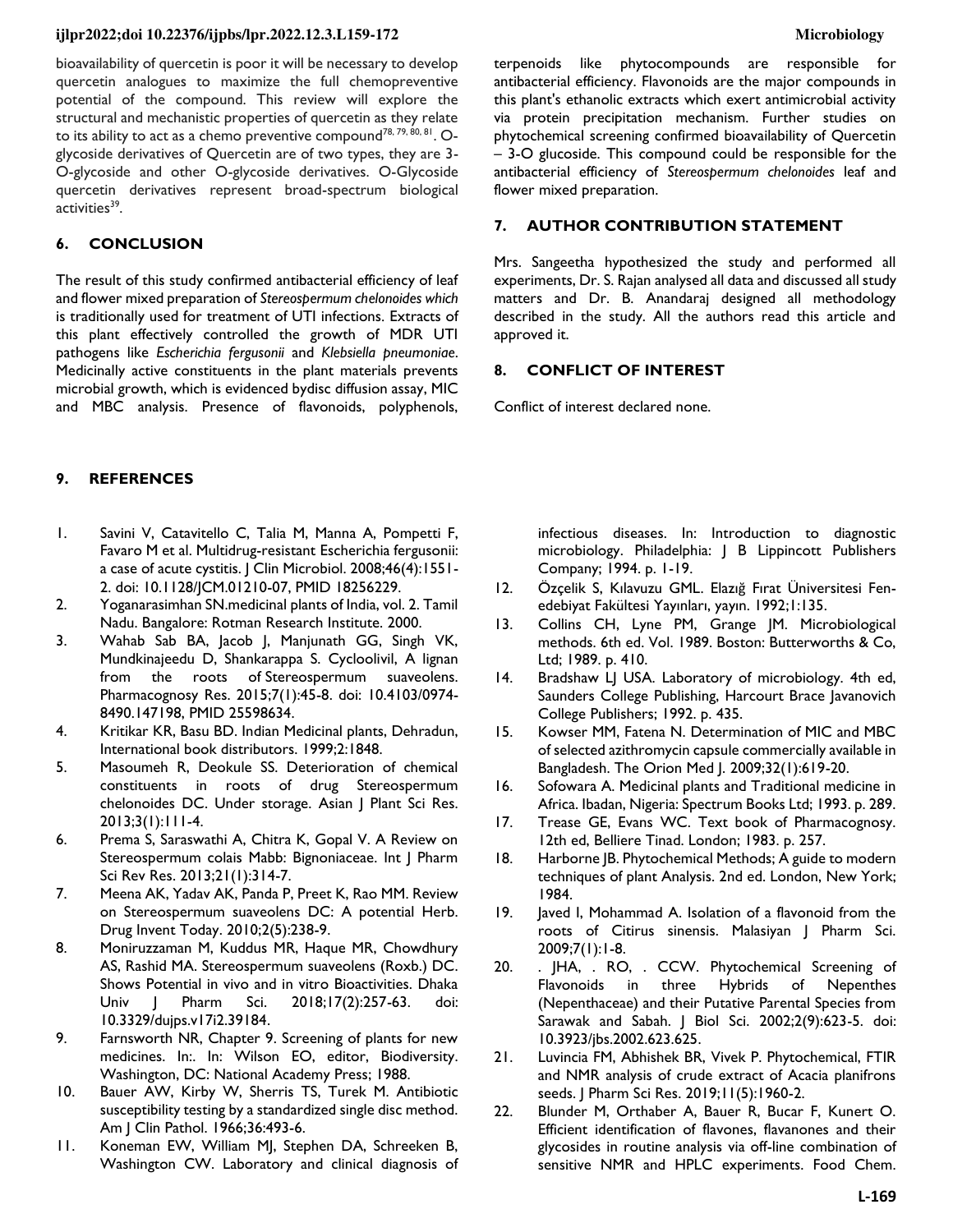2017;218:600-9. doi: [10.1016/j.foodchem.2016.09.077,](https://doi.org/10.1016/j.foodchem.2016.09.077)  PMID [27719955.](https://www.ncbi.nlm.nih.gov/pubmed/27719955)

- 23. Bataglion GA, da Silva FMA, Eberlin MN, Koolen HHF. Determination of the phenolic composition from Brazilian tropical fruits by UHPLC-MS/MS. Food Chem. 2015;180:280-7. doi: [10.1016/j.foodchem.2015.02.059,](https://doi.org/10.1016/j.foodchem.2015.02.059)  PMID [25766829.](https://www.ncbi.nlm.nih.gov/pubmed/25766829)
- 24. Suman E, Jose J, Varghese S, Kotian MS. Study of biofilm production in Escherichia coli causing urinary tract infection. Indian J Med Microbiol. 2007;25(3):305-6. doi: [10.4103/0255-0857.34788,](https://doi.org/10.4103/0255-0857.34788) PMID [17901664.](https://www.ncbi.nlm.nih.gov/pubmed/17901664)
- 25. Pramodhini S, Niveditha S, Umadevi S, Shailesh K, Stephen S. Antibiotic resistance pattern of biofilmforming uropathogens isolated from catheterised patients in Pondicherry, India, Australias. Med J. 2012;5(7):344-8.
- 26. Mina Y, Mohammad YM, Naser A, Nasser S, Reza G. Antibiotic resistance patterns of biofilm-forming Pseudomonas aeruginosa isolates from mechanically ventilated patients. Int J Sci Study. 2017;5(5):1-5.
- 27. Ohadian Moghadam S, Pourmand MR, Aminharati F. Biofilm formation and antimicrobial resistance in methicillin-resistant Staphylococcus aureus isolated from burn patients, Iran. J Infect Dev Ctries. 2014;8(12):1511-7. doi: [10.3855/jidc.5514.](https://doi.org/10.3855/jidc.5514)
- 28. Sanchez GV, Master RN, Karlowsky JA, Bordon JM. In vitro antimicrobial resistance of urinary Escherichia coli isolates among U.S. Outpatients from 2000 to 2010. Antimicrob Agents Chemother. 2012;56(4):2181-3. doi: [10.1128/AAC.06060-11,](https://doi.org/10.1128/AAC.06060-11) PMID [22252813.](https://www.ncbi.nlm.nih.gov/pubmed/22252813)
- 29. Guvenalp Z, Nurcan K, Kazaz C, Yusuf K, Omur DL. Chemical Constituents of Galium tortumense. Turkist J Chem. 2006;30:515-23.
- 30. Patle TK, Shrivas K, Kurrey R, Upadhyay S, Jangde R, Chauhan R. Phytochemical screening and determination of phenolics and flavonoids in Dillenia pentagyna using UV-vis and FTIR spectroscopy. Spectrochim Acta A Mol Biomol Spectrosc. 2020;242:118717. doi: [10.1016/j.saa.2020.118717,](https://doi.org/10.1016/j.saa.2020.118717) PMID [32745936.](https://www.ncbi.nlm.nih.gov/pubmed/32745936)
- 31. Sumanth MV, Yellanthoor MB, Ravikumar K, Ravichandran P. Comparative physicochemical, phytochemical and HPTLC studies on root species used as Patala in Ayurvedic system of medicine. J Pharm Res. 2013;7(9):810-6. doi: [10.1016/j.jopr.2013.09.007.](https://doi.org/10.1016/j.jopr.2013.09.007)
- 32. Subramanian SS, Nagarajan S, Sulochana MN. Flavonoids of the leaves of Stererospermum suaveolens. Curr Sci. 1972;41:102-3.
- 33. Ramachandran AG, Kotiyal JP. Stereolensin: A new flavone glucoside from Stereospermum suaveolens. Indian J Chem. 1979;18B:188-9.
- 34. Leslie Gunatilaka AA, Dhammika Nanayakkara N, Wazeer MIM. 13C NMR Spectra of some D:A-friedooleananes☆. Phytochemistry. 1983;22(4):991-2. doi: [10.1016/0031-9422\(83\)85038-9.](https://doi.org/10.1016/0031-9422(83)85038-9)
- 35. Teng RW, Wang DZ, Wu YS, Lu Y, Zheng QT, Yang CR. NMR assignments and single-crystal X-ray diffraction analysis of deoxyloganic acid. Magn Reson Chem. 2005;43(1):92-6. doi: [10.1002/mrc.1502,](https://doi.org/10.1002/mrc.1502) PMI[D 15505818.](https://www.ncbi.nlm.nih.gov/pubmed/15505818)
- 36. Baek SD, Chun C, Hong KS. Hemolytic uremic syndrome caused by Escherichia fergusonii infection. Kidney Res Clin Pract. 2019;38(2):253-5. doi: [10.23876/j.krcp.19.012.](https://doi.org/10.23876/j.krcp.19.012)
- 37. Marami D, Balakrishnan S, Seyoum B. Prevalence, antimicrobial susceptibility pattern of bacterial isolates, and associated factors of urinary tract infections among HIV-positive patients at Hiwot Fana Specialized University Hospital, Eastern Ethiopia. Can J Infect Dis Med Microbiol. 2019;2019:6780354. doi: [10.1155/2019/6780354,](https://doi.org/10.1155/2019/6780354) PMID [30881531.](https://www.ncbi.nlm.nih.gov/pubmed/30881531)
- 38. Tessema NN, Ali MM, Zenebe MH. Bacterial associated urinary tract infection, risk factors, and drug susceptibility profile among adult people living with HIV at Haswassa University Comprehensive Specialized Hospital, Hawassa, Southern Esthiopia. Sci Rep. 202010(1):10790. doi: [10.1038/s41598-020-67840-7,](https://doi.org/10.1038/s41598-020-67840-7) PMID [32612139.](https://www.ncbi.nlm.nih.gov/pubmed/32612139)
- 39. Simmons K, Islam MR, Rempel H, Block G, Topp E, Diarra MS. Antimicrobial Resistance of Escherichia fergusonii Isolated from Broiler Chickens. Journal of Food Protection. 2016;79(6):929-38. doi: [10.4315/0362-](https://doi.org/10.4315/0362-028X.JFP-15-575) [028X.JFP-15-575.](https://doi.org/10.4315/0362-028X.JFP-15-575)
- 40. Singh AK, Das S, Kumar S, Gajamer VR, Najar IN, Lepcha YD et al. Distribution of antibiotic-Resistant Enterobacteriaceae Pathogens in Potable Spring water of Eastern Indian Himalayas: emphasis on Virulence Gene and antibiotic Resistance Genes in Escherichia coli. Front Microbiol. 2020;11:581072. doi: [10.3389/fmicb.2020.581072,](https://doi.org/10.3389/fmicb.2020.581072) PMID [33224119.](https://www.ncbi.nlm.nih.gov/pubmed/33224119)
- 41. Bader MS, Loeb M, Leto D, Brooks AA. Treatment of urinary tract infections in the era of antimicrobial resistance and new antimicrobial agents. Postgrad Med. 2020;132(3):234-50. doi:
	- [10.1080/00325481.2019.1680052,](https://doi.org/10.1080/00325481.2019.1680052) PMI[D 31608743.](https://www.ncbi.nlm.nih.gov/pubmed/31608743)
- 42. Bours PHA, Polak R, Hoepelman AIM, Delgado E, Jarquin A, Matute AJ. Increasing resistance in communityacquired urinary tract infections in Latin America, five years after the implementation of national therapeutic guidelines. Int J Infect Dis. 2010;14(9):e770-4. doi: [10.1016/j.ijid.2010.02.2264.](https://doi.org/10.1016/j.ijid.2010.02.2264)
- 43. Almakki A, Jumas-Bilak E, Marchandin H, Licznar-Fajardo P. Antibiotic resistance in urban runoff. Sci Total Environ. 2019;667:64-76. doi: [10.1016/j.scitotenv.2019.02.183,](https://doi.org/10.1016/j.scitotenv.2019.02.183) PMID [30826682.](https://www.ncbi.nlm.nih.gov/pubmed/30826682)
- 44. Praveenkumarreddy Y, Akiba M, Guruge KS, Balakrishna K, Vandana KE, Kumar V. Occurrence of antimicrobialresistant Escherichia coli in sewage treatment plants of south India. J Water Sanit Hyg Dev. 2020;10(1):48-55. doi: [10.2166/washdev.2020.051.](https://doi.org/10.2166/washdev.2020.051)
- 45. Costa EC, Arpini CM. Antibiotic sensitivity profile of enteric bacteria isolated from beach waters and sewage from the municipality of Vila Velha-ES. Braz | Bacteriol Parasitol. 2016;7:3-7.
- 46. Karkman A, Do TT, Walsh F, Virta MPJ. Antibioticresistance genes in waste Water. Trends Microbiol. 2018;26(3):220-8. doi: [10.1016/j.tim.2017.09.005.](https://doi.org/10.1016/j.tim.2017.09.005) PMID [29033338.](https://www.ncbi.nlm.nih.gov/pubmed/29033338)
- 47. Farmer JJ, Fanning GR, Davis BR, O'Hara CM, Riddle C, Hickman-Brenner FW et al. Escherichia fergusonii and Enterobacter taylorae, Two New Species of Enterobacteriaceae Isolated from Clinical Specimens. J Clin Microbiol. 1985;21(1):77-81. doi: [10.1128/jcm.21.1.77-81.1985,](https://doi.org/10.1128/jcm.21.1.77-81.1985) PMID [3968204.](https://www.ncbi.nlm.nih.gov/pubmed/3968204)
- 48. Adzitey F. Incidence and antimicrobial susceptibility of Escherichia coli isolated from beef (meat muscle, liver and kidney) samples in Wa Abattoir, Ghana. Cogent Food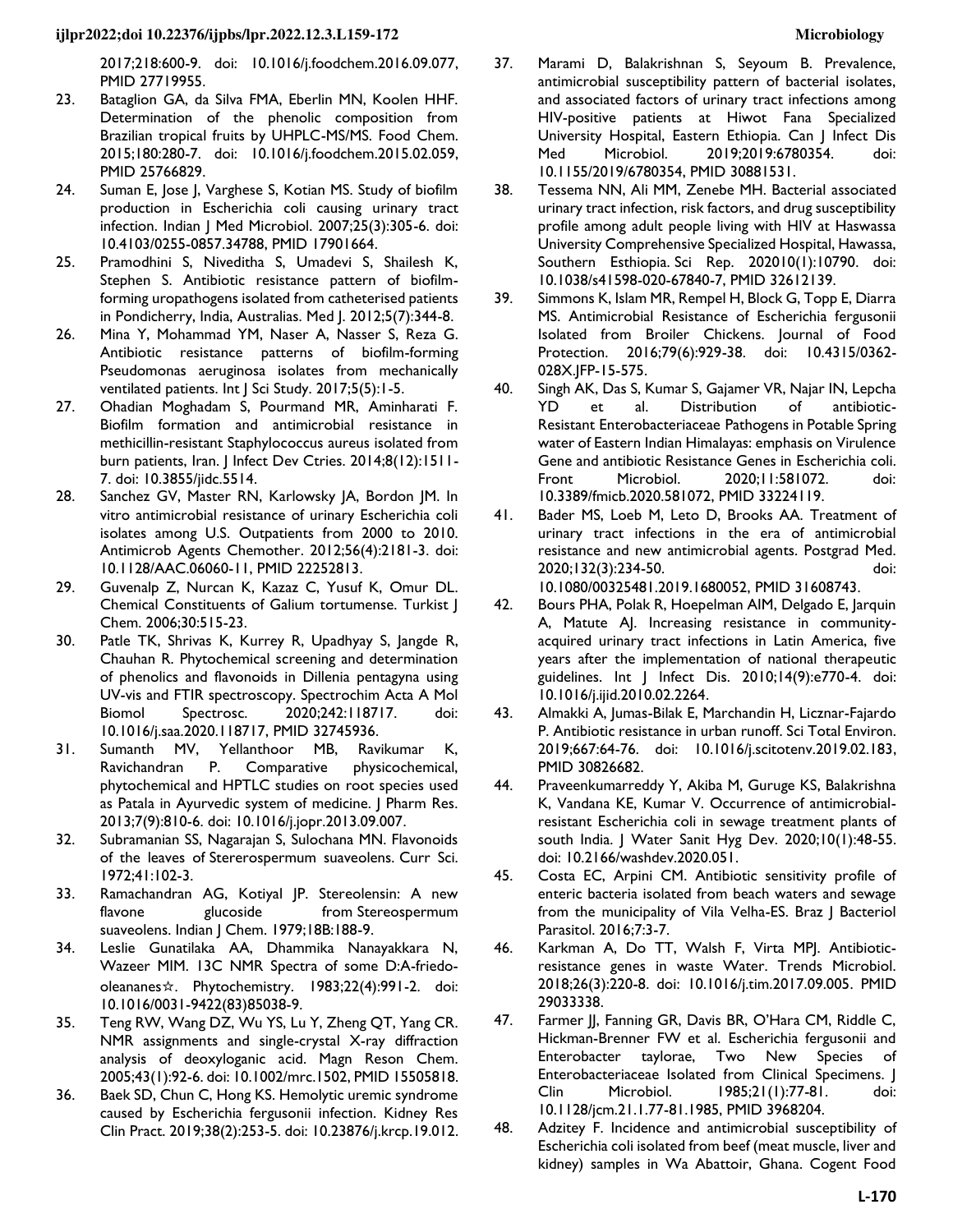Agric. 2020;6(1):1718269. doi: [10.1080/23311932.2020.1718269.](https://doi.org/10.1080/23311932.2020.1718269) 

- 49. Meng L, Liu H, Lan T, Dong L, Hu H, Zhao S et al. Antibiotic resistance patterns of Pseudomonas spp. Isolated from raw milk revealed by whole genome sequencing. Front Microbiol. 2020;11:1005. doi: [10.3389/fmicb.2020.01005.](https://doi.org/10.3389/fmicb.2020.01005) PMID [32655503.](https://www.ncbi.nlm.nih.gov/pubmed/32655503)
- 50. Adegoke AA, Madu CE, Aiyegoro OA, Stenström TA, Okoh AI. Antibiogram and beta-lactamase genes among cefotaxime resistant E. coli from wastewater treatment plant. Antimicrob Resist Infect Control. 2020;9(1):46. doi: [10.1186/s13756-020-0702-4,](https://doi.org/10.1186/s13756-020-0702-4) PMID [32164766.](https://www.ncbi.nlm.nih.gov/pubmed/32164766)
- 51. Morris S, Cerceo E. Trends, Epidemiology, and Management of Multi-Drug Resistant Gram-Negative Bacterial Infections in the Hospitalized Setting. Antibiotics (Basel). 2020;9(4):1-20. doi: [10.3390/antibiotics9040196,](https://doi.org/10.3390/antibiotics9040196)  PMID [32326058.](https://www.ncbi.nlm.nih.gov/pubmed/32326058)
- 52. Ss M. Occurrence of Multiple Antibiotic Resistant E. coli on Surface Water of River Ganga at Allahabad, Uttar Pradesh, India. OFOAJ;8(1). doi: [10.19080/OFOAJ.2018.08.555730.](https://doi.org/10.19080/OFOAJ.2018.08.555730)
- 53. Sandhu R, Aggarwal A, Sayal P, Kumar S. Intestinal carriage of drug-resistant Gram-negative bacteria belonging to family Enterobacteriaceae in children aged 3- 14 years: an emerging threat. Int J Health Allied Sci. 2019;8:108-15. doi: [10.4103/ijhas.IJHAS.](https://doi.org/10.4103/ijhas.ijhas)
- 54. Igwaran A, Iweriebor BC, Okoh AI. Molecular characterization and antimicrobial resistance pattern of Escherichia coli recovered from wastewater treatment plants in Eastern Cape South Africa. Int J Environ Res Public Health. 2018;15(6):1237. doi: [10.3390/ijerph15061237,](https://doi.org/10.3390/ijerph15061237) PMID [29895735.](https://www.ncbi.nlm.nih.gov/pubmed/29895735)
- 55. Kothai S. In vitro synergistic effect of chewing sticks (toothbrush), cinnamon and honey against Streptococcus pyogenes. Int J Sci Innov Discov. 2013;3(1):43-50.
- 56. Kothai S, Thiyagarajan T. Antimicrobial activity of chewing sticks of Jimma-Ethiopia against Streptococcus pyogens. J Phytol. 2011;3(8):34-7.
- 57. Van Vuuren SF, Viljoen AM. The in vitro antimicrobial activity of toothbrush sticks used in Ethiopia. S Afr J Bot. 2006;72(4):646-8. doi: [10.1016/j.sajb.2006.03.009.](https://doi.org/10.1016/j.sajb.2006.03.009)
- 58. Adamu HM, Abayeh OJ, Agho MO, Abdullahi AL, Uba A, Dukku HU et al. An ethnobotanical survey of Bauchi state herbal plants and their antimicrobial activity. J Ethnopharmacol. 2005;99(1):1-4. doi: [10.1016/j.jep.2004.12.025,](https://doi.org/10.1016/j.jep.2004.12.025) PMID [15848012.](https://www.ncbi.nlm.nih.gov/pubmed/15848012)
- 59. Rashedul IM, Rubina A, Obaidur RM, Ahsanul AM, Muhammad A, Dedarul AK et al. In vitro antimicrobial activities of four medicinally important plants in Bangladesh. Eur J Sci Res. 2010;39(2):199.
- 60. Lenta BN, Weniger B, Antheaume C, Noungoue DT, Ngouela S, Assob JC et al. Anthraquinones from the stembark of Stereospermum zenkeri with antimicrobial activity. Phytochemistry. 2007;68(11):1595-9. doi: [10.1016/j.phytochem.2007.03.037,](https://doi.org/10.1016/j.phytochem.2007.03.037) PMID [17499823.](https://www.ncbi.nlm.nih.gov/pubmed/17499823)
- 61. Vijaya BR, Jerad SA, Kumudha VB, Lata S, Geetha LS, Thirumal M. In vitro antibacterial and antifungal studies of Stereospermum colais leaf extracts. Int J Pharm Technol. 2010;2(3):603-11.
- 62. Cos P, Vlietinck AJ, Berghe DV, Maes L. Anti-infective potential of natural products: how to develop a stronger in vitro 'proof-of-concept'. J Ethnopharmacol.

2006;106(3):290-302. doi: [10.1016/j.jep.2006.04.003,](https://doi.org/10.1016/j.jep.2006.04.003) PMID [16698208.](https://www.ncbi.nlm.nih.gov/pubmed/16698208) 

63. Haque MR, Rahman KM, Iskander MN, Hasan CM, Rashid MA. Stereochenols A and B, Two quinones from Stereospermum chelonoides. Phytochemistry. 2006;67(24):2663-5. doi:

[10.1016/j.phytochem.2006.08.014,](https://doi.org/10.1016/j.phytochem.2006.08.014) PMID [17027879.](https://www.ncbi.nlm.nih.gov/pubmed/17027879) 

- 64. Shanta MA, Mondal M, Majumder S, Islam MI, Hoque N, Tithi NS et al. Pharmacological investigations of chloroform extract of Stereospermum chelonoides leaves. Int J Pharm Sci Res. 2018;9(10):4256-66. doi: [10.13040/IJPSR.0975-8232.9\(10\).4256-66.](https://doi.org/10.13040/ijpsr.0975-8232.9(10).4256-66)
- 65. Jaime A, Teixera DS, Abdulla IH. Citrullus colocynthis (colocynth): biotechnological prospectives. Emirates J Food Agric. 2017;29(2):83-90.
- 66. Patni CS, Kohe SJ, Awasthi RP. Efficacy of botanicals against Alternaria blight (Alternaria brassicae) of mustard. Indian Phytopathol. 2005;58(4):426-30.
- 67. Karou D, Salvodogo A, Canini A. Antibacterial activity of alkaloids from Sida acuta. Afr J Biotechnol. 2005;4:1452- 7.
- 68. Masika PJ, Afolayan AJ. Antimicrobial activity of some plants used for the treatment of livestock disease in the Eastern Cape, South Africa. J Ethnopharmacol. 2002;83(1- 2):129-34. doi: [10.1016/s0378-8741\(02\)00242-8,](https://doi.org/10.1016/s0378-8741(02)00242-8) PMID [12413718.](https://www.ncbi.nlm.nih.gov/pubmed/12413718)
- 69. Antherden LM. Textbook of pharmaceutical chemistry. 8th ed. Oxford: Oxford University press; 1969. p. 813-4.
- 70. Hérouart D, Sangwan R, Fliniaux M, Sangwan-Norreel B. Variations in the Leaf Alkaloid Content of Androgenic Diploid Plants of Datura innoxia. Planta Med. 1988;54(1):14-7. doi: [10.1055/s-2006-962320.](https://doi.org/10.1055/s-2006-962320)
- 71. Duguid JP. A guide to the laboratory diagnosis and control of infection. In collee et al. (eds) Mackie and McCartney Medical Microbiology. 13th ed. Vol. 1. New York: Churchill Livingstone; 1989. p. 163.
- 72. Li QM, Claeys M. Characterization and differentiation of diglycosyl flavonoids by positive ion fast atom bombardment and tandem mass spectrometry. Biol Mass Spectrom. 1994;23(7):406-16. doi: [10.1002/bms.1200230705,](https://doi.org/10.1002/bms.1200230705) PMID [8068736.](https://www.ncbi.nlm.nih.gov/pubmed/8068736)
- 73. Vukics V, Guttman A. Structural characterization of flavonoid glycosides by multi-stage mass spectrometry. Mass Spectrom Rev. 2010;29(1):1-16. doi: [10.1002/mas.20212,](https://doi.org/10.1002/mas.20212) PMID [19116944.](https://www.ncbi.nlm.nih.gov/pubmed/19116944)
- 74. Ferreres F, Gil-Izquierdo A, Andrade PB, Valentão P, Tomás-Barberán FA. Characterization of C-glycosyl flavones O-glycosylated by liquid chromatographytandem mass spectrometry. J Chromatogr A. 2007;1161(1-2):214-23. doi: [10.1016/j.chroma.2007.05.103,](https://doi.org/10.1016/j.chroma.2007.05.103) PMID [17602695.](https://www.ncbi.nlm.nih.gov/pubmed/17602695)
- 75. Cuyckens F, Claeys M. Determination of the glycosylation site in flavonoid mono-O-glycosides by collision-induced dissociation of electrospray-generated deprotonated and sodiated molecules. | Mass Spectrom. 2005;40(3):364-72. doi: [10.1002/jms.794,](https://doi.org/10.1002/jms.794) PMID [15674860.](https://www.ncbi.nlm.nih.gov/pubmed/15674860)
- 76. Fossen T, Andersen OM. Spectroscopic techniques applied to flavonoids. In: Flavonoids – chemistry, biochemistry and applications, Andersen ØM, Markham KR,(37-142). Taylor & Francis. USA; 2005. p. 978-0-8493- 2021-7.